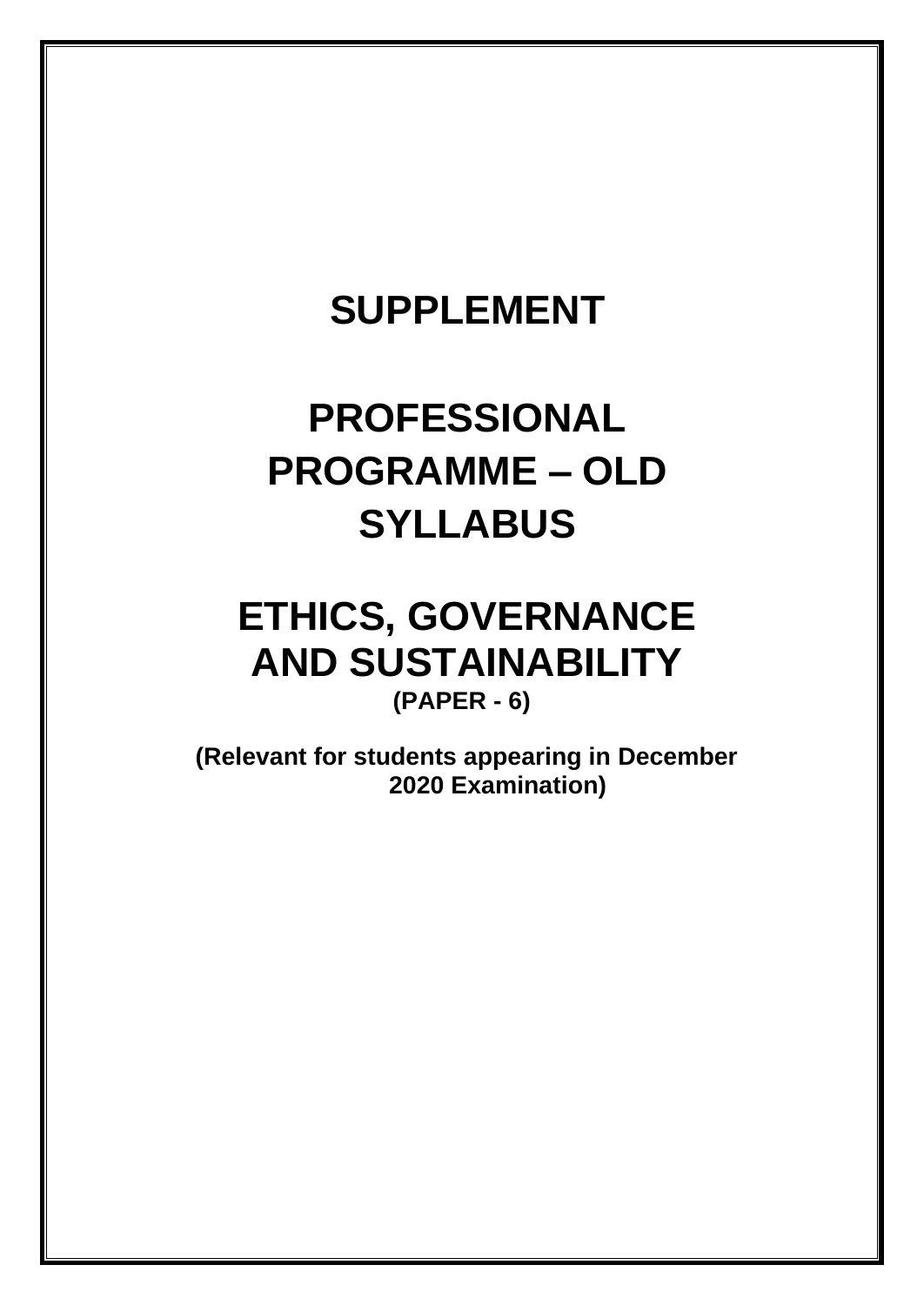This supplement is for the subject – **Ethics, Governance and Sustainability, Professional Programme**. The students are advised to read their Study Material along with these updates. These academic updates are to facilitate the students to acquaint themselves with the amendments in the relevant law upto **30 th June 2020, applicable for December 2020 Examination**. The students are advised to read all the relevant regulatory amendments made and applicable upto  $30<sup>th</sup>$  June 2020 along with the study material. In the event of any doubt, students may write to the Institute for clarifications at *[academics@icsi.edu](mailto:academics@icsi.edu)*.

The students may also refer to the E-book on Companies Act, 2013 on the MCA website for the updated Companies Act, 2013 and rules made there under. The students are also advised to refer the websites of respective regulators for updated legislative provisions.

#### *Disclaimer*

*These Academic Updates have been prepared purely for academic purposes only and it does not necessarily reflect the views of ICSI. Any person wishing to act on the basis of these Academic Updates should do so only after cross checking with the original source. This document is released with an understanding that the Institute shall not be responsible for any errors, omissions and/ or discrepancies or actions taken in that behalf.*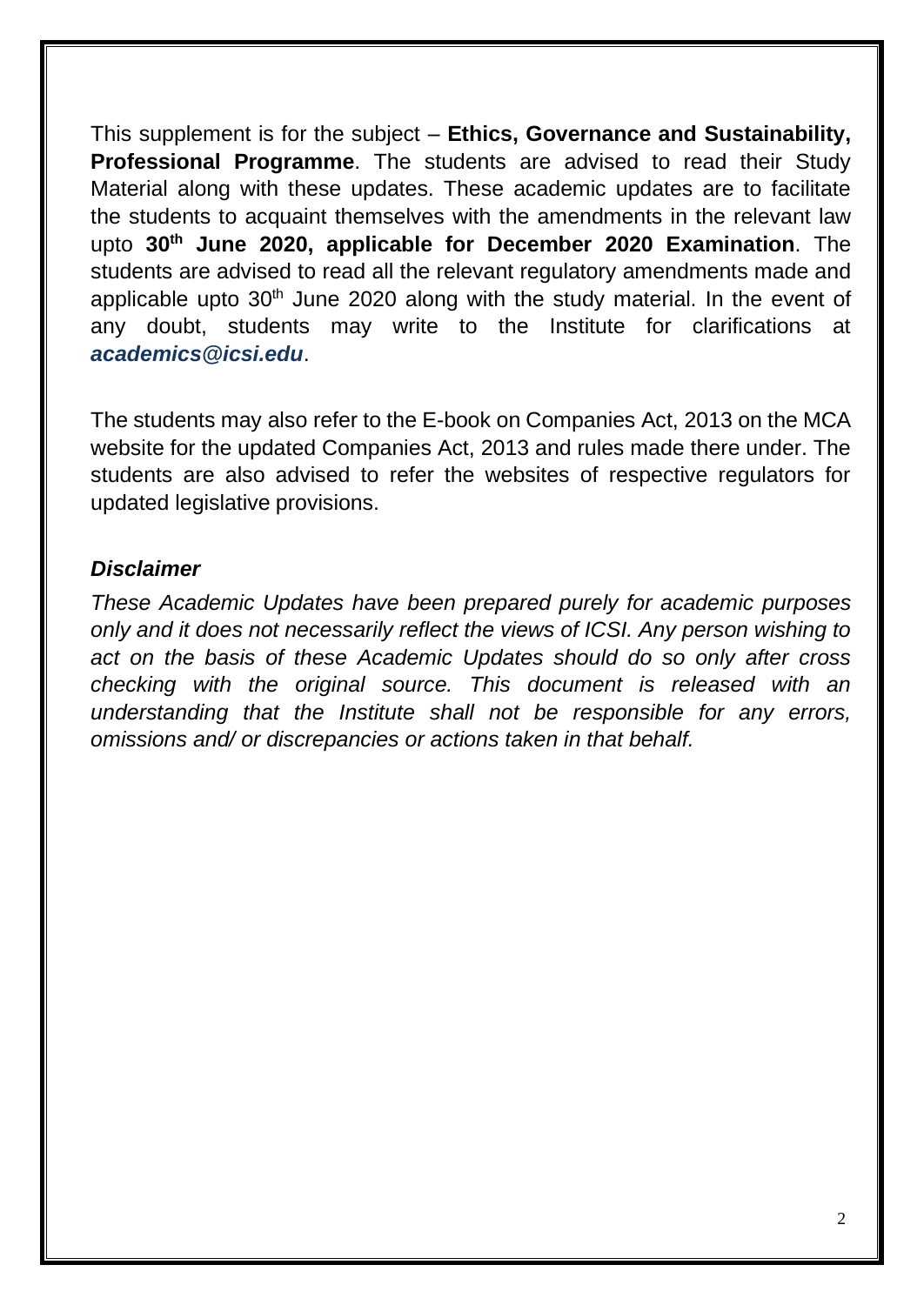## **IMPORTANT UPDATES and ANNOUNCEMENTS**

|                         | FROM JANUARY 2020 TO JUNE 2020                                                                                                                                                                        |
|-------------------------|-------------------------------------------------------------------------------------------------------------------------------------------------------------------------------------------------------|
|                         | Lesson 5 - Board Effectiveness-Issues and Challenges                                                                                                                                                  |
| <b>SEBI</b>             | In SEBI LODR Regulations 17(1B) the number 2020 shall be substituted by 2022 and the                                                                                                                  |
| (LODR)(A<br>mendment    | regulation 17(1B) will be read as follows:                                                                                                                                                            |
| <b>Regulation</b>       | The Regulation $17$ [1(b)]                                                                                                                                                                            |
| s, 2020                 | With effect from April 1, 2022, the top 500 listed entities shall ensure that the Chairperson                                                                                                         |
| dated 10th<br>Jan, 2020 | of the board of such listed entity shall -                                                                                                                                                            |
|                         | (a) be a non-executive director;                                                                                                                                                                      |
|                         | (b) not be related to the Managing Director or the Chief Executive Officer as per the definition<br>of the term "relative" defined under the Companies Act, 2013:                                     |
|                         | Provided that this sub-regulation shall not be applicable to the listed entities which do not have                                                                                                    |
|                         | any identifiable promoters as per the shareholding pattern filed with stock exchanges.                                                                                                                |
|                         | https://www.sebi.gov.in/legal/regulations/jan-2020/securities-and-exchange-board-of-india-                                                                                                            |
|                         | listing-obligations-and-disclosure-requirements-amendment-regulations-2020_45649.html                                                                                                                 |
|                         |                                                                                                                                                                                                       |
|                         | Lesson 9 - Risk Management and Internal Control                                                                                                                                                       |
| Non-                    | SEBI has issued circular specifying the uniform structure for imposing fines as a first resort for                                                                                                    |
| complianc               | non-compliance with certain provisions of the Listing Regulations, freezing of entire shareholding                                                                                                    |
| with<br>e               | of the promoter and promoter group and the standard operating procedure for suspension of trading<br>in case the non-compliance is continuing and/or repetitive. The stock exchange shall with having |
| certain                 | regard to the interests of investors and the securities market take action in case of non-compliance                                                                                                  |
| provisions              | with the listing regulations and follow the standard operating procedure for suspension and                                                                                                           |
| of<br>the               | revocation of suspension of trading of specified securities.<br>https://www.sebi.gov.in/legal/circulars/jan-2020/non-compliance-with-certain-provisions-of-                                           |
| <b>SEBI</b>             | the-sebi-listing-obligations-and-disclosure-requirements-regulations-2015-and-the-                                                                                                                    |
| (Listing<br>Obligation  | standard-operating-procedure-for-suspension-and-revocation-of-trading-of-_45752.html                                                                                                                  |
| and<br>S                |                                                                                                                                                                                                       |
| <b>Disclosure</b>       |                                                                                                                                                                                                       |
| Requirem                |                                                                                                                                                                                                       |
| ents)                   |                                                                                                                                                                                                       |
| <b>Regulatio</b>        |                                                                                                                                                                                                       |
| 2015<br>ns,             |                                                                                                                                                                                                       |
| the<br>and              |                                                                                                                                                                                                       |
| <b>Standard</b>         |                                                                                                                                                                                                       |
| <b>Operating</b>        |                                                                                                                                                                                                       |
| <b>Procedure</b><br>for |                                                                                                                                                                                                       |
| suspensio               |                                                                                                                                                                                                       |
| and<br>$\mathbf n$      |                                                                                                                                                                                                       |
| revocation              |                                                                                                                                                                                                       |
| <b>of</b>               |                                                                                                                                                                                                       |
| trading                 |                                                                                                                                                                                                       |
| <b>of</b>               |                                                                                                                                                                                                       |
| specified               |                                                                                                                                                                                                       |
| securities.             |                                                                                                                                                                                                       |
| <b>Circular</b>         |                                                                                                                                                                                                       |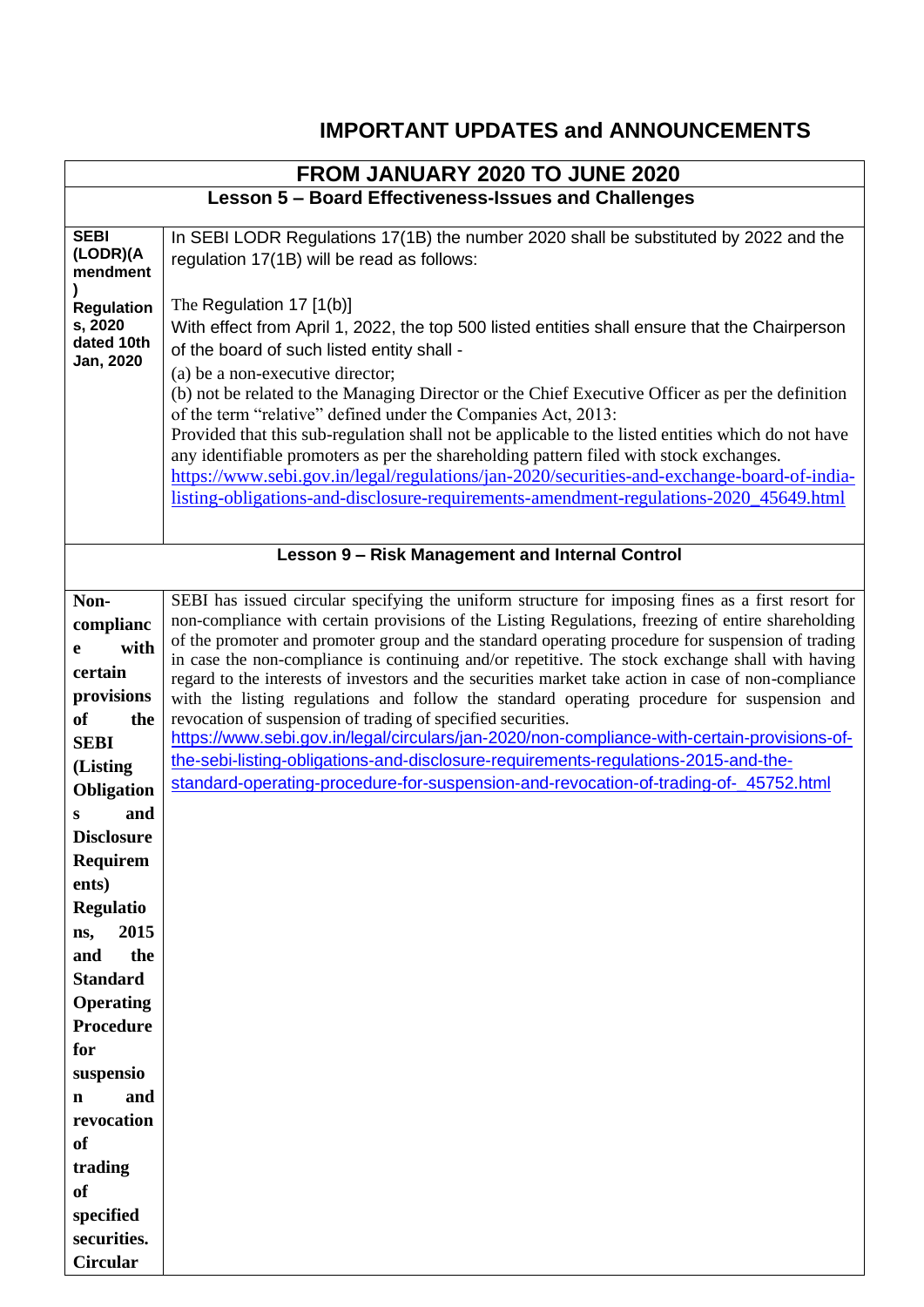| issued                                                             |                                                                                                                                                                                                                                                                                                                                                                                                                                                                                                                                                                                                                                                                                                                                                                                  |
|--------------------------------------------------------------------|----------------------------------------------------------------------------------------------------------------------------------------------------------------------------------------------------------------------------------------------------------------------------------------------------------------------------------------------------------------------------------------------------------------------------------------------------------------------------------------------------------------------------------------------------------------------------------------------------------------------------------------------------------------------------------------------------------------------------------------------------------------------------------|
| dated<br><b>January</b>                                            |                                                                                                                                                                                                                                                                                                                                                                                                                                                                                                                                                                                                                                                                                                                                                                                  |
| 22, 2020                                                           |                                                                                                                                                                                                                                                                                                                                                                                                                                                                                                                                                                                                                                                                                                                                                                                  |
|                                                                    | Lesson 7 - Corporate Governance and Shareholders Rights                                                                                                                                                                                                                                                                                                                                                                                                                                                                                                                                                                                                                                                                                                                          |
| <b>New</b><br>20<br><b>UK</b><br>20<br><b>Stewards</b><br>hip Code | Stewardship is the responsible allocation, management and oversight of capital to create<br>long-term value for clients and beneficiaries leading to sustainable benefits for the<br>economy, the environment and society.                                                                                                                                                                                                                                                                                                                                                                                                                                                                                                                                                       |
|                                                                    | The UK Stewardship Code 2020 is a substantial and ambitious revision to the 2012<br>edition of the Code which takes effect from 1 January 2020. The UK Stewardship Code<br>2020 (the Code) sets high stewardship standards for asset owners and asset managers,<br>and for service providers that support them. The Code comprises a set of 'apply and<br>explain' Principles for asset managers and asset owners, and a separate set of<br>Principles for service providers. The Code does not prescribe a single approach to<br>effective stewardship. Instead, it allows organisations to meet the expectations in a<br>manner that is aligned with their own business model and strategy.<br>The Code consists of 12 Principles for asset managers and asset owners, and six |
|                                                                    | Principles for service providers.                                                                                                                                                                                                                                                                                                                                                                                                                                                                                                                                                                                                                                                                                                                                                |
|                                                                    | The code has specified the following principles for asset owners and asset managers:                                                                                                                                                                                                                                                                                                                                                                                                                                                                                                                                                                                                                                                                                             |
|                                                                    | <b>Purpose and Governance:</b>                                                                                                                                                                                                                                                                                                                                                                                                                                                                                                                                                                                                                                                                                                                                                   |
|                                                                    | Principle 1                                                                                                                                                                                                                                                                                                                                                                                                                                                                                                                                                                                                                                                                                                                                                                      |
|                                                                    | Signatories' purpose, investment beliefs, strategy, and culture enable stewardship that<br>creates long-term value for clients and beneficiaries leading to sustainable benefits for<br>the economy, the environment and society.                                                                                                                                                                                                                                                                                                                                                                                                                                                                                                                                                |
|                                                                    | Principle 2                                                                                                                                                                                                                                                                                                                                                                                                                                                                                                                                                                                                                                                                                                                                                                      |
|                                                                    | Signatories' governance, resources and incentives support stewardship.                                                                                                                                                                                                                                                                                                                                                                                                                                                                                                                                                                                                                                                                                                           |
|                                                                    | Principle 3                                                                                                                                                                                                                                                                                                                                                                                                                                                                                                                                                                                                                                                                                                                                                                      |
|                                                                    | Signatories manage conflicts of interest to put the best interests of clients and<br>beneficiaries first.                                                                                                                                                                                                                                                                                                                                                                                                                                                                                                                                                                                                                                                                        |
|                                                                    | Principle 4                                                                                                                                                                                                                                                                                                                                                                                                                                                                                                                                                                                                                                                                                                                                                                      |
|                                                                    | Signatories identify and respond to market-wide and systemic risks to promote a well-<br>functioning financial system.                                                                                                                                                                                                                                                                                                                                                                                                                                                                                                                                                                                                                                                           |
|                                                                    | Principle 5                                                                                                                                                                                                                                                                                                                                                                                                                                                                                                                                                                                                                                                                                                                                                                      |
|                                                                    | Signatories review their policies, assure their processes and assess the effectiveness of<br>their activities.                                                                                                                                                                                                                                                                                                                                                                                                                                                                                                                                                                                                                                                                   |
|                                                                    | <b>Investment Approach:</b>                                                                                                                                                                                                                                                                                                                                                                                                                                                                                                                                                                                                                                                                                                                                                      |
|                                                                    | Principle 6                                                                                                                                                                                                                                                                                                                                                                                                                                                                                                                                                                                                                                                                                                                                                                      |
|                                                                    | Signatories take account of client and beneficiary needs and communicate the activities<br>and outcomes of their stewardship and investment to them.                                                                                                                                                                                                                                                                                                                                                                                                                                                                                                                                                                                                                             |
|                                                                    | Principle 7                                                                                                                                                                                                                                                                                                                                                                                                                                                                                                                                                                                                                                                                                                                                                                      |
|                                                                    | Signatories systematically integrate stewardship and investment, including material<br>environmental, social and governance issues, and climate change, to fulfil their<br>responsibilities.                                                                                                                                                                                                                                                                                                                                                                                                                                                                                                                                                                                     |

Principle 8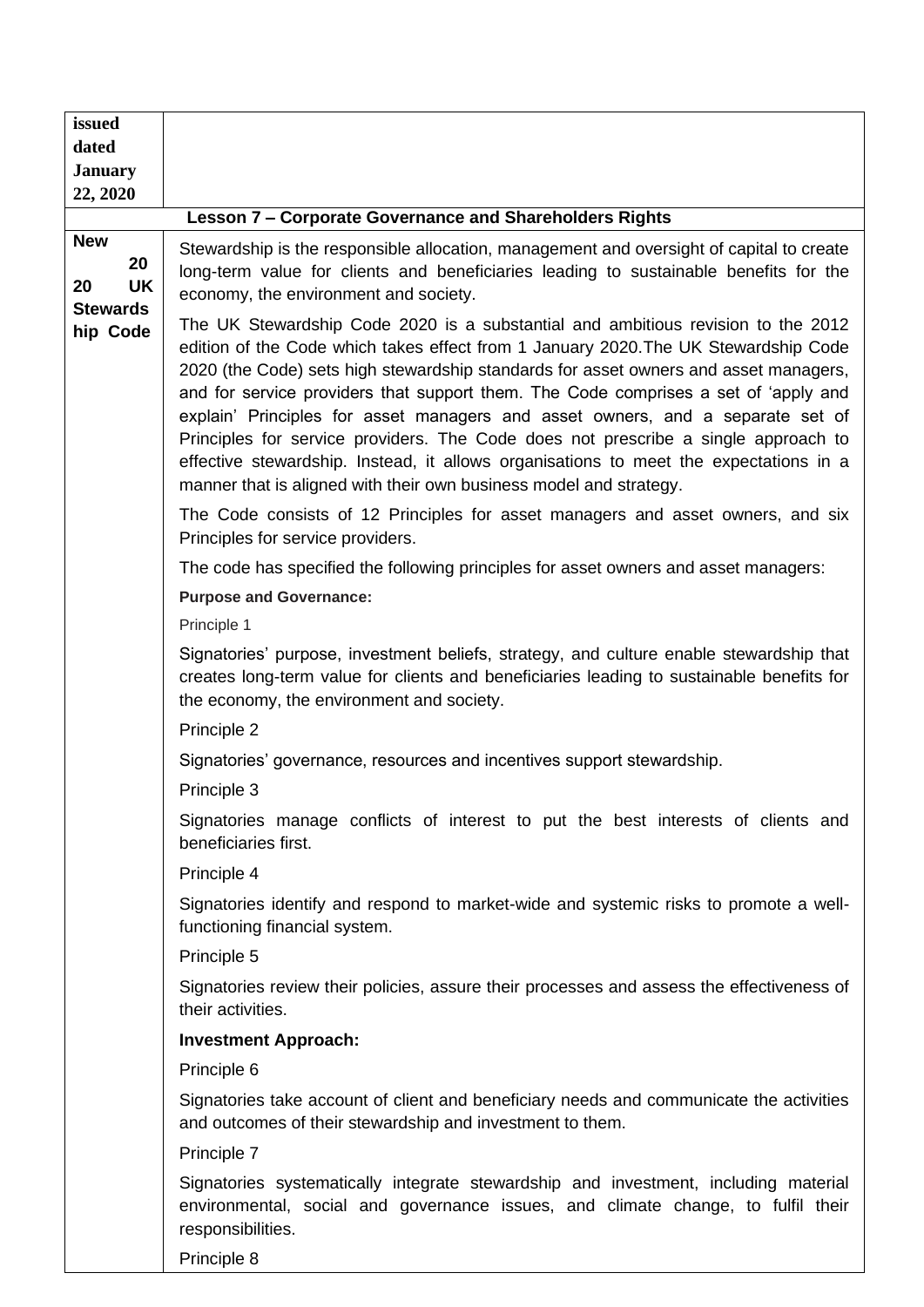|                             | Signatories monitor and hold to account managers and/or service providers.                                                                                                                                       |
|-----------------------------|------------------------------------------------------------------------------------------------------------------------------------------------------------------------------------------------------------------|
|                             | Engagement:                                                                                                                                                                                                      |
|                             | Principle 9                                                                                                                                                                                                      |
|                             | Signatories engage with issuers to maintain or enhance the value of assets.                                                                                                                                      |
|                             | Principle 10                                                                                                                                                                                                     |
|                             | Signatories, where necessary, participate in collaborative engagement to influence<br>issuers.                                                                                                                   |
|                             | Principle 11                                                                                                                                                                                                     |
|                             | Signatories, where necessary, escalate stewardship activities to influence issuers.                                                                                                                              |
|                             | <b>Exercising Rights and Responsibilities:</b>                                                                                                                                                                   |
|                             | Principle 12                                                                                                                                                                                                     |
|                             | Signatories actively exercise their rights and responsibilities.                                                                                                                                                 |
|                             | <b>PRINCIPLES FOR SERVICE PROVIDERS</b>                                                                                                                                                                          |
|                             | Principle 1                                                                                                                                                                                                      |
|                             | Signatories' purpose, strategy and culture enable them to promote effective stewardship.                                                                                                                         |
|                             | Principle 2                                                                                                                                                                                                      |
|                             | Signatories' governance, workforce, resources and incentives enable them to promote<br>effective stewardship.                                                                                                    |
|                             | Principle 3                                                                                                                                                                                                      |
|                             | Signatories identify and manage conflicts of interest and put the best interests of clients<br>first.                                                                                                            |
|                             | Principle 4                                                                                                                                                                                                      |
|                             | Signatories identify and respond to market-wide and systemic risks to promote a well-<br>functioning financial system.                                                                                           |
|                             | Principle 5                                                                                                                                                                                                      |
|                             | Signatories support clients' integration of stewardship and investment, taking into<br>account, material environmental, social and governance issues, and communicating<br>what activities they have undertaken. |
|                             | Principle 6                                                                                                                                                                                                      |
|                             | Signatories review their policies and assure their processes.                                                                                                                                                    |
|                             | https://www.frc.org.uk/getattachment/5aae591d-d9d3-4cf4-814a-                                                                                                                                                    |
|                             | d14e156a1d87/Stewardship-Code_Dec-19-Final-Corrected.pdf                                                                                                                                                         |
|                             | <b>Lesson 13 - Corporate Social Responsibility</b>                                                                                                                                                               |
| <b>Ministry</b>             | Following activities will also be considered as CSR activities by the companies:                                                                                                                                 |
| of                          | Contribution to Prime Minister's Citizen Assistance and Relief in Emergency Situations<br>Fund (PM CARES Fund)                                                                                                   |
| Corporate<br><b>Affairs</b> | http://ebook.mca.gov.in/notificationdetail.aspx?acturl=6CoJDC4uKVUR7C9FI4rZdatyDbeJ                                                                                                                              |
| notificatio                 | Tqq3HE7Xx+PAr2tlpnrftKCE2ZF9raArVVO+                                                                                                                                                                             |
| dated<br>n                  |                                                                                                                                                                                                                  |
| 26.05.202                   |                                                                                                                                                                                                                  |
| 0<br><b>Ministry</b>        |                                                                                                                                                                                                                  |
|                             | Following activities will also be considered as CSR activities by the companies:                                                                                                                                 |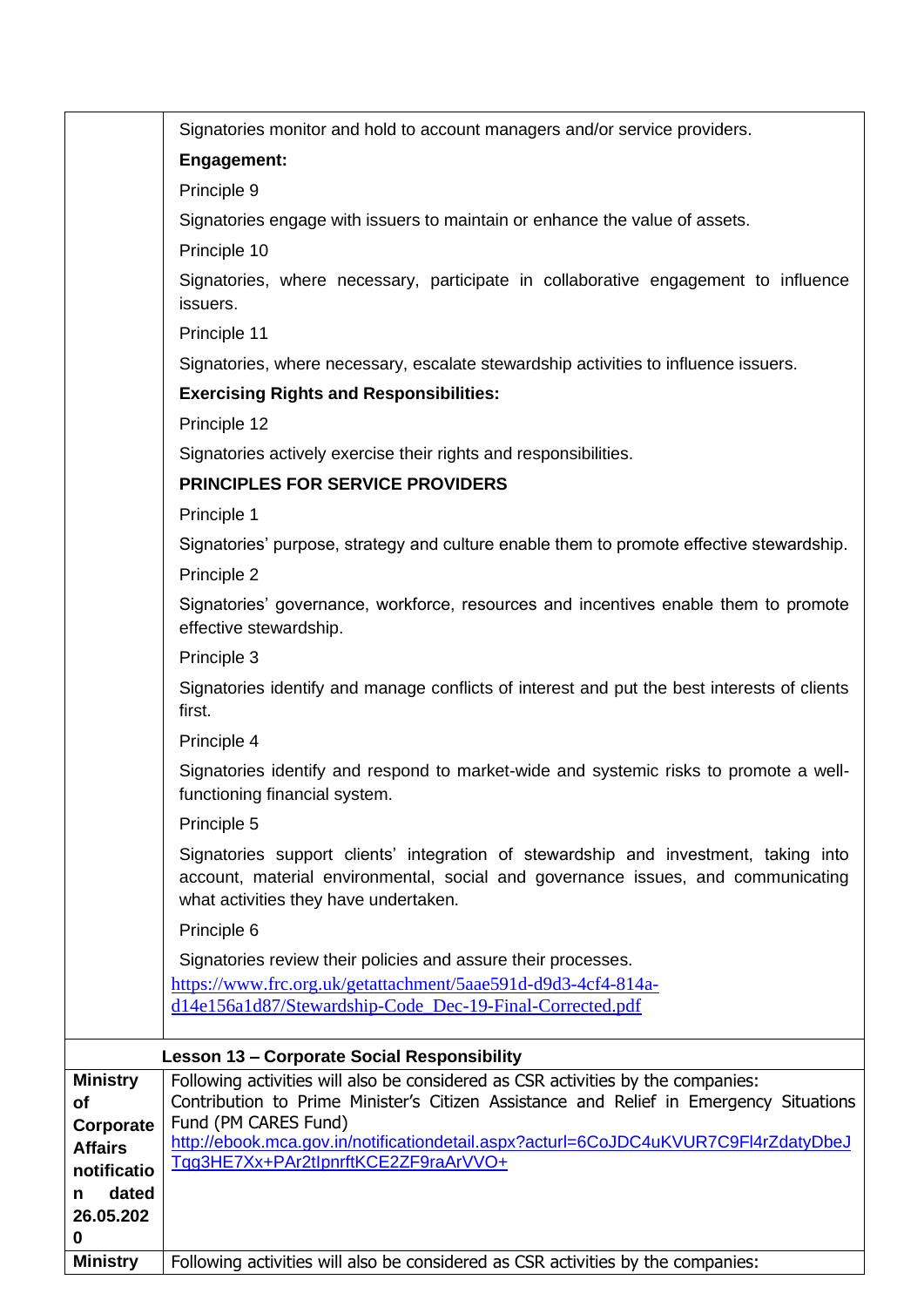| <b>of</b>       | Measures for the benefit of Central Armed Police Forces (CAPF) and Central Para                                                                                                                                                                                                                                                        |  |  |  |
|-----------------|----------------------------------------------------------------------------------------------------------------------------------------------------------------------------------------------------------------------------------------------------------------------------------------------------------------------------------------|--|--|--|
| Corporate       | Military Forces (CPMF) veterans, and their dependents including widows.                                                                                                                                                                                                                                                                |  |  |  |
| <b>Affairs</b>  |                                                                                                                                                                                                                                                                                                                                        |  |  |  |
| notificatio     | http://ebook.mca.gov.in/notificationdetail.aspx?acturl=6CoJDC4uKVUR7C9FI4rZdatyDbeJ                                                                                                                                                                                                                                                    |  |  |  |
| dated<br>n      | Tqg3ZlZeFjZRpJuw3Z+xpaQ8U3w7tiKBUM6bacpDUHGJ8cmQ6wPSNuE9SA==                                                                                                                                                                                                                                                                           |  |  |  |
| 23.06.202       |                                                                                                                                                                                                                                                                                                                                        |  |  |  |
|                 |                                                                                                                                                                                                                                                                                                                                        |  |  |  |
| 0               |                                                                                                                                                                                                                                                                                                                                        |  |  |  |
|                 | Lesson 4 - Legislative Framework of Corporate Governance in India                                                                                                                                                                                                                                                                      |  |  |  |
| <b>Ministry</b> | As per section 204(1) of Companies Act, 2013 read with rule 9 of the Companies                                                                                                                                                                                                                                                         |  |  |  |
| <b>of</b>       |                                                                                                                                                                                                                                                                                                                                        |  |  |  |
| Corporate       | (Appointment and Remuneration of Managerial Personnel) Rules, 2014, the following                                                                                                                                                                                                                                                      |  |  |  |
| <b>Affairs</b>  | companies are required to obtain Secretarial Audit Report:                                                                                                                                                                                                                                                                             |  |  |  |
| notificatio     | Every listed company;                                                                                                                                                                                                                                                                                                                  |  |  |  |
| dated<br>n      |                                                                                                                                                                                                                                                                                                                                        |  |  |  |
| 03.01.202       | Every public company having a paid-up share capital of fifty crore rupees or more; or                                                                                                                                                                                                                                                  |  |  |  |
| 0               | Every public company having a turnover of two hundred fifty crore rupees or more; or                                                                                                                                                                                                                                                   |  |  |  |
|                 | Every company having outstanding loans or borrowings from banks or public financial<br>institutions of one hundred crore rupees or more                                                                                                                                                                                                |  |  |  |
|                 | The format of the Secretarial Audit Report shall be in Form No. MR 3.<br>For the purposes of this sub-rule, it is hereby clarified that the paid-up share capital,<br>turnover, or outstanding loans or borrowings as the case may be, existing on the last date<br>of latest audited financial statement shall be taken into account. |  |  |  |
|                 | http://ebook.mca.gov.in/notificationdetail.aspx?acturl=6CoJDC4uKVUR7C9Fl4rZdatyDb                                                                                                                                                                                                                                                      |  |  |  |
|                 | eJTqg3Ucuvh+imhFJm3G0mvRJOeA==                                                                                                                                                                                                                                                                                                         |  |  |  |
| $\overline{A}$  | Cornerate Covernance in Deplie, Incurrence and Dublic Contar Companies                                                                                                                                                                                                                                                                 |  |  |  |

#### **Lesson 10 – Corporate Governance in Banks, Insurance and Public Sector Companies Revised Guidelines on Stewardship Code for Insurers in India dated 07.02.2020**

Insurance companies are significant institutional investors in listed companies and the investments are held by them as custodians of policyholders' funds. The state of governance of the investee companies is an important aspect and insurance companies must ensure that investee companies maintain corporate governance standards at high level. Therefore, insurance companies should play an active role in the general meetings of investee companies and engage with the managements at a greater level to improve their governance. This will result in informed decisions by the parties and improve the return on investments of insurers which will ultimately benefit the policyholders.

In this regard, the Authority had issued a code for stewardship for the insurance companies vide its circular ref: IRDA/F&A/GDL/CMP/059/03/2017 on 20th March 2017. The code was in the form of a set of principles which the insurance companies needed to adopt and made applicable from FY 2017-18. Guidelines for each principle under the code had also been prescribed by the Authority. As per the code, insurer should have a board approved stewardship policy which should identify and define the stewardship responsibilities that the insurer wishes to undertake and how the policy intends to fulfill the responsibilities to enhance the wealth of its policyholders who are ultimate beneficiaries.

IRDAI decided to review the existing guidelines on stewardship code based on the experience in implementation, compliance by the insurers and the recent developments in this regard. Accordingly, a revised guidance on stewardship code has been prepared and placed herewith as Revised Guidelines on Stewardship Code for Insurers in India.

All the insurers need to review and update their existing stewardship policy based on the Revised Guidelines on Stewardship Code for Insurers in India within 3 months from the date of issue of the same and the updated stewardship policy needs to be approved by the Board of Directors. The updated policy should be disclosed on the website within 30 days of approval by the Board by all insurers, alongside the public disclosures. Any subsequent change / modification to the stewardship policy should be specifically disclosed at the time of updating the policy document on the website.

#### **Principles**

| No.<br>ີ | Drin<br>. <del>.</del><br>les.<br>. | $\tilde{\phantom{a}}$<br>----<br>псе |
|----------|-------------------------------------|--------------------------------------|
|----------|-------------------------------------|--------------------------------------|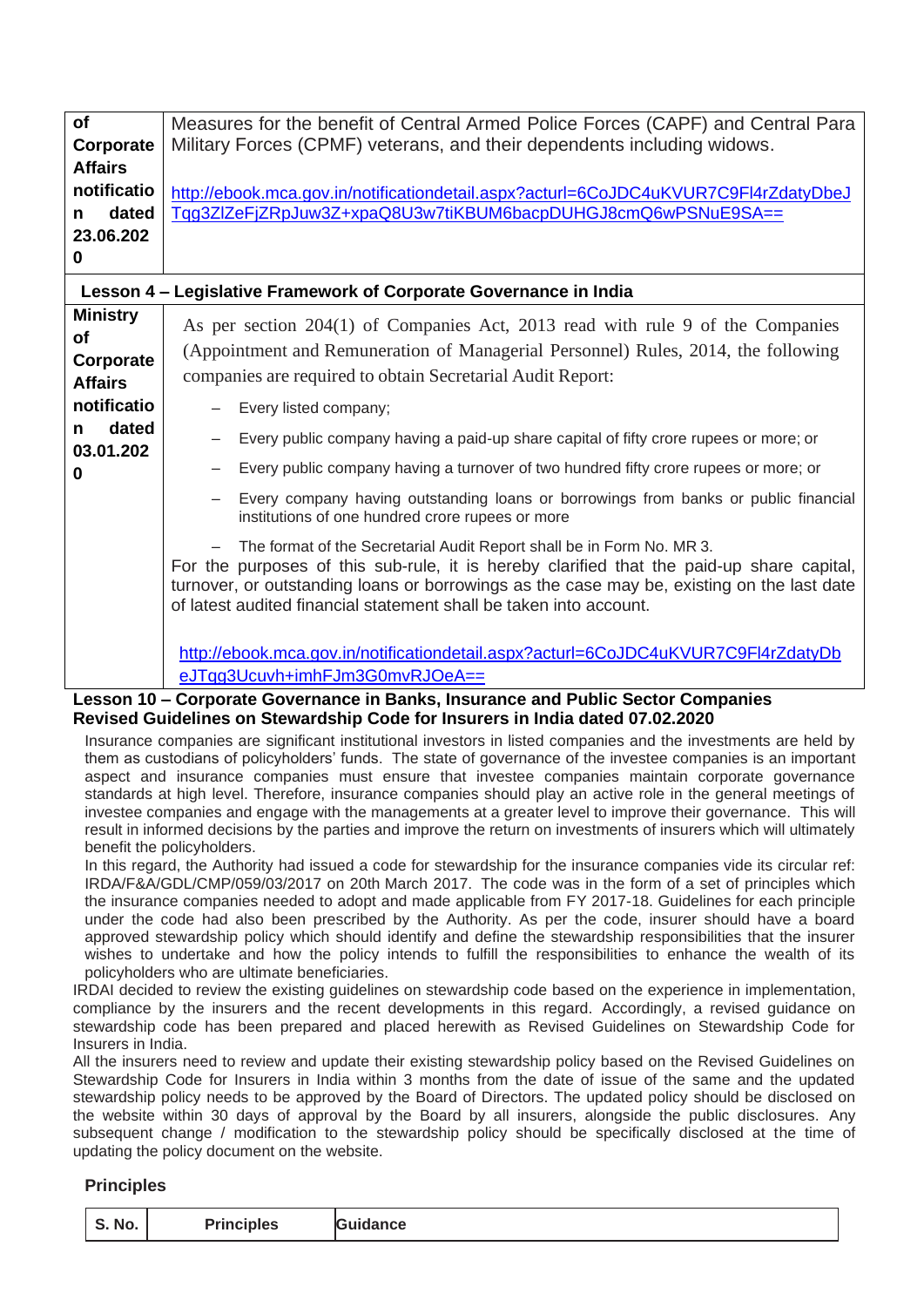| 1. | Insurers should<br>formulate a policy<br>on the discharge of                                                                                                              | Stewardship activities include monitoring and engaging with companies<br>on matters such as strategy, performance, risk, capital structure, and<br>corporate governance, including culture and remuneration.                                                                                                                                                                                                                                                                                                                                                                                                                       |
|----|---------------------------------------------------------------------------------------------------------------------------------------------------------------------------|------------------------------------------------------------------------------------------------------------------------------------------------------------------------------------------------------------------------------------------------------------------------------------------------------------------------------------------------------------------------------------------------------------------------------------------------------------------------------------------------------------------------------------------------------------------------------------------------------------------------------------|
|    | their stewardship<br>responsibilities and<br>publicly disclose it.                                                                                                        | The policy should clearly define the stewardship responsibilities as<br>identified by the insurer and how it intends to fulfill the same to enhance<br>the wealth of its clients. The policy should disclose how the insurer<br>applies stewardship with the aim of enhancing and protecting the value<br>for the ultimate beneficiary or client.                                                                                                                                                                                                                                                                                  |
|    |                                                                                                                                                                           | In case some of the activities are outsourced to some external service<br>providers, the policy should provide the responsibilities to be delegated<br>to such service providers and the mechanisms to ensure that the overall<br>stewardship responsibilities are carried out seamlessly.                                                                                                                                                                                                                                                                                                                                         |
| 2. | Insurers should have<br>a clear policy on how<br>they manage conflicts<br>of interest in fulfilling<br>their stewardship<br>responsibilities and<br>publicly disclose it. | Insurers should put in place, maintain and publicly disclose a policy for<br>identifying and managing conflicts of interest with the aim of taking all<br>reasonable steps to put the interests of their client or beneficiary first. The<br>policy should identify scenarios of likely conflict of interest as envisaged<br>by the Board and should also address how matters are handled when<br>the interests of clients or beneficiaries diverge from each other.                                                                                                                                                               |
| 3. | Insurers should<br>monitor their investee<br>companies.                                                                                                                   | Insurers should have mechanisms for regular monitoring of their investee<br>companies in respect of their performance, leadership effectiveness,<br>succession planning, corporate governance, reporting and other<br>parameters they consider important.                                                                                                                                                                                                                                                                                                                                                                          |
|    |                                                                                                                                                                           | Insurers may or may not wish to have more participation through nominations<br>on the Board for active involvement with the investee companies. An<br>insurer who may be willing to have nominations on the Board of an investee<br>company should indicate in its stewardship statement the willingness to do<br>so, and the mechanism by which this could be done.                                                                                                                                                                                                                                                               |
| 4. | Insurers should have<br>a clear policy on<br>intervention in their<br>investee companies.                                                                                 | Insurers should set out the circumstances in which they will actively<br>intervene and regularly assess the outcomes of doing so. Intervention<br>should be considered regardless of whether an active or passive<br>investment policy is followed. In addition, a low volume of investment is<br>not, in itself, a reason for not intervening. Instances when insurers may<br>want to intervene include, but are not limited to, when they have<br>concerns about the company's strategy, performance, governance,<br>remuneration or approach to risks, including those that may arise from<br>social and environmental matters. |
|    |                                                                                                                                                                           | The meetings should be held in a confidential manner with the view to<br>resolve the issue constructively. If dissatisfied with the response of the<br>investee company, the insurer may decide to escalate the matter, in<br>accordance with the pre-defined policy.                                                                                                                                                                                                                                                                                                                                                              |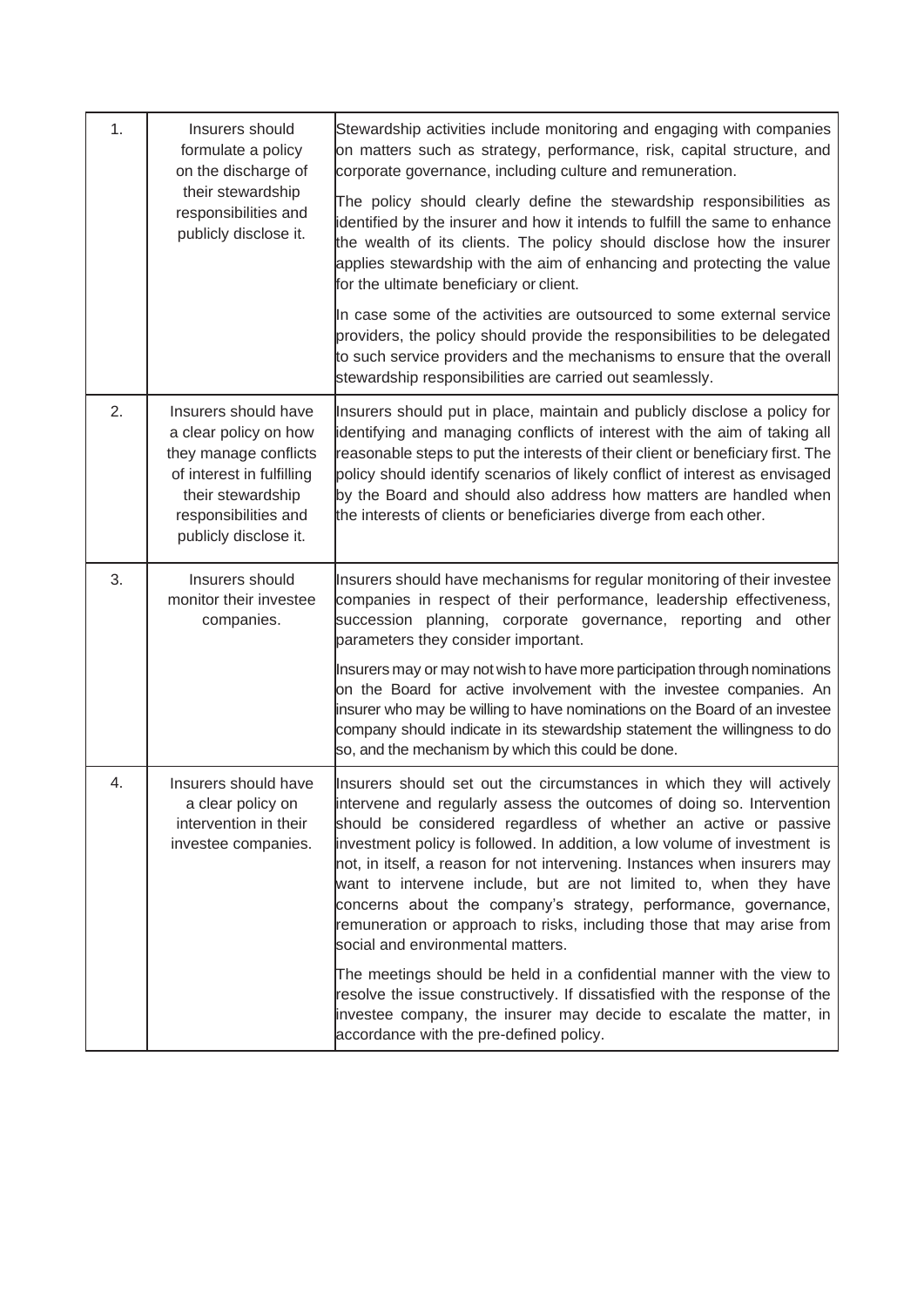| 5. | Insurers should have<br>a clear policy for<br>collaboration with other<br>institutional investors.<br>where required, to<br>preserve the interests<br>of the policyholders<br>(ultimate investors),<br>which should be<br>disclosed. | For issues that require larger engagement with the investee company,<br>insurers may choose to act collectively with other institutional investors<br>in order to safeguard the interests of their investors. For such situations,<br>the insurers should have a policy to guide their actions and extent of<br>engagement. |                                                                                                                                               |
|----|--------------------------------------------------------------------------------------------------------------------------------------------------------------------------------------------------------------------------------------|-----------------------------------------------------------------------------------------------------------------------------------------------------------------------------------------------------------------------------------------------------------------------------------------------------------------------------|-----------------------------------------------------------------------------------------------------------------------------------------------|
| 6. | Insurers should have a<br>clear policy on voting<br>and disclosure of voting<br>activity.                                                                                                                                            | Insurers should not just blindly support the board of the investee<br>company but, instead, take their own voting decisions to promote the<br>overall growth of the investee companies and, in turn, enhance the<br>value of their investors.                                                                               |                                                                                                                                               |
|    |                                                                                                                                                                                                                                      | The voting policy should be publicly disclosed. The voting decisions<br>taken in respect of all the investee companies should also be disclosed<br>publicly along with the rationale for such decision in Annexure B.                                                                                                       |                                                                                                                                               |
|    |                                                                                                                                                                                                                                      | Insurers should disclose the use made, if any, of proxy voting or other<br>voting advisory services. They should describe the scope of such<br>services, identify the providers and disclose the extent to which they<br>follow, rely upon or use recommendations made by such services.                                    |                                                                                                                                               |
|    |                                                                                                                                                                                                                                      | Insurers should disclose their approach to stock lending and recalling<br>lent stock.                                                                                                                                                                                                                                       |                                                                                                                                               |
|    |                                                                                                                                                                                                                                      | Insurers should mandatorily undertake active participation and voting on<br>resolutions/proposals of the investee companies under the following<br>lcircumstances:                                                                                                                                                          |                                                                                                                                               |
|    |                                                                                                                                                                                                                                      | Size of the AUM of the Insurer<br>(Rs. In crores)                                                                                                                                                                                                                                                                           | compulsory<br>voting<br>required, if the Insurer's<br>holdint of the<br>paid<br>up<br>capital<br>of<br>investee<br>company (in percentage) is |
|    |                                                                                                                                                                                                                                      | Up to 2,50,000                                                                                                                                                                                                                                                                                                              | 3% and above                                                                                                                                  |
|    |                                                                                                                                                                                                                                      | Above 2,50,000                                                                                                                                                                                                                                                                                                              | 5% and above                                                                                                                                  |
| 7. | Insurers should report<br>periodically on their<br>stewardship activities.                                                                                                                                                           | In addition to the regular fulfilment of their stewardship activities,<br>institutional investors should also provide a periodic report to their<br>ultimate beneficiaries (policyholders) of how they have discharged their<br>responsibilities, in a format which is easy to understand.                                  |                                                                                                                                               |
|    |                                                                                                                                                                                                                                      | However, it may be clarified that compliance with the aforesaid principles<br>does not constitute an invitation to manage the affairs of a company or<br>preclude a decision to sell a holding when this is considered in the best<br>interest of clients or beneficiaries.                                                 |                                                                                                                                               |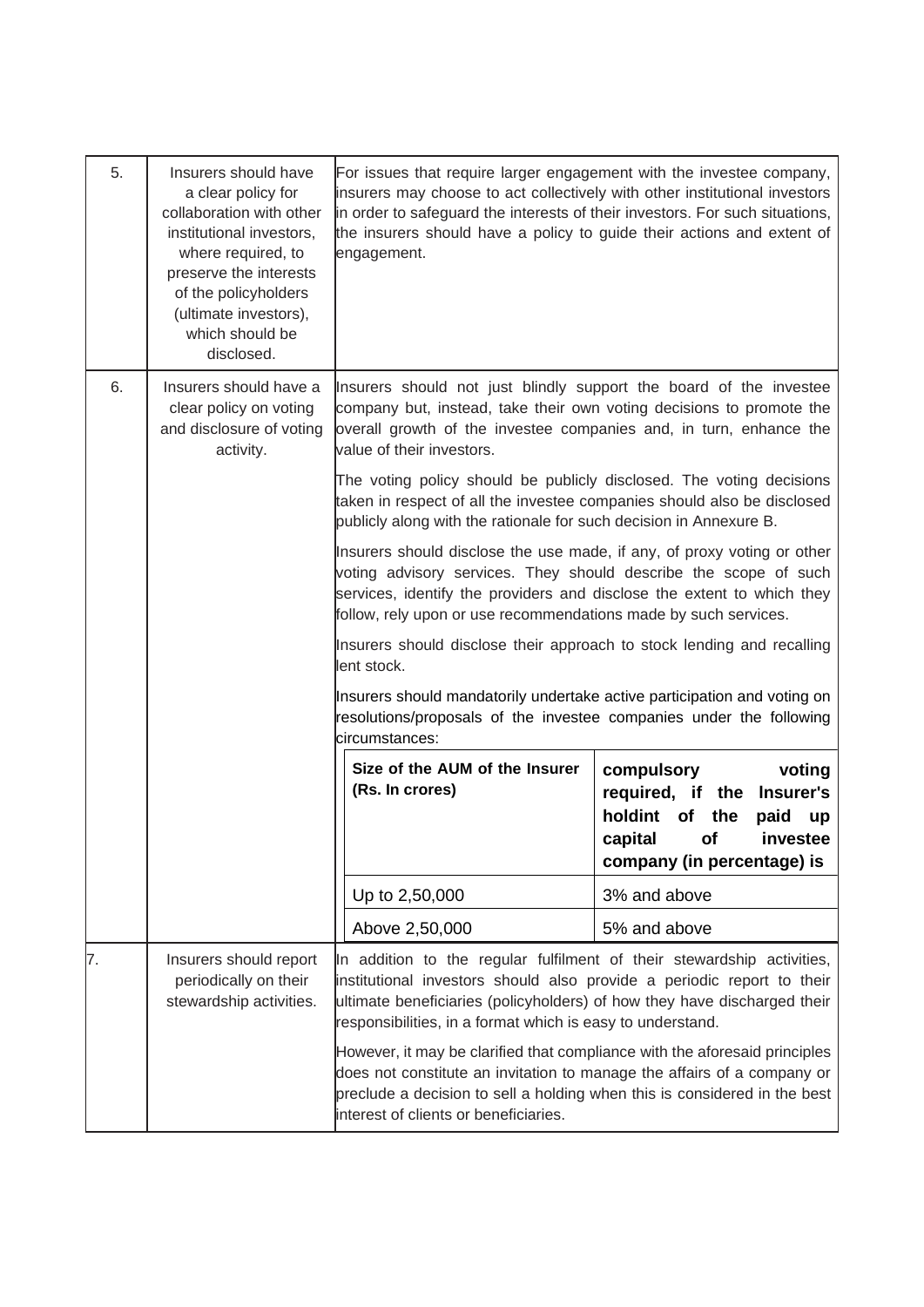All insurers shall comply with all the principles given in the guidelines and submit an Annual Certificate of Compliance approved by the Board to the Auhority as per Annexure B duly certified by CEO and compliance Officer on or before 30<sup>th</sup> June every year.

#### Annexure A

Disclosure of voting activities in general meetings of investee companies in which the insurers have actively participated and voted:

Name of the Insurer: \_\_\_\_\_\_\_\_\_\_\_\_\_\_\_\_\_\_\_\_\_\_\_\_\_

Period of Reporting: \_\_\_\_\_\_\_\_\_\_\_\_\_\_\_\_\_\_\_\_\_\_\_\_

| Meeting<br>Date | Investee<br>Company<br>Name | Type of<br>Meeting<br>(AGM<br>EGM) | οf<br>Proposal<br>Management/<br>Shareholders | of<br>Description<br>the proposal | Management<br>Recommendation | Vote<br>(For<br>Against<br>Abstain) | Reason<br>supporting<br>the<br>vote<br>decision |
|-----------------|-----------------------------|------------------------------------|-----------------------------------------------|-----------------------------------|------------------------------|-------------------------------------|-------------------------------------------------|
|                 |                             |                                    |                                               |                                   |                              |                                     |                                                 |
|                 |                             |                                    |                                               |                                   |                              |                                     |                                                 |
|                 |                             |                                    |                                               |                                   |                              |                                     |                                                 |

Place: Signature of Compliance Officer

Date: Name:

[https://www.irdai.gov.in/ADMINCMS/cms/whatsNew\\_Layout.aspx?page=PageNo4045&flag=1](https://www.irdai.gov.in/ADMINCMS/cms/whatsNew_Layout.aspx?page=PageNo4045&flag=1)

Annexure B

Annual Certificate of Compliance with regard to status of Stewardship Code principles

Name of the Insurer: \_\_\_\_\_\_\_\_\_\_\_\_\_\_\_\_\_\_\_\_ Date: \_\_\_\_\_\_\_\_\_\_\_ Period of Report (FY): \_\_\_\_\_\_\_\_\_\_\_\_\_\_\_\_\_\_\_

We hereby certify that the guidelines given on Stewardship Code for Insurers in India by Insurance Regulatory and

Development Authority of India are duly followed and all the principles detailed in the guidelines are duly complied

with.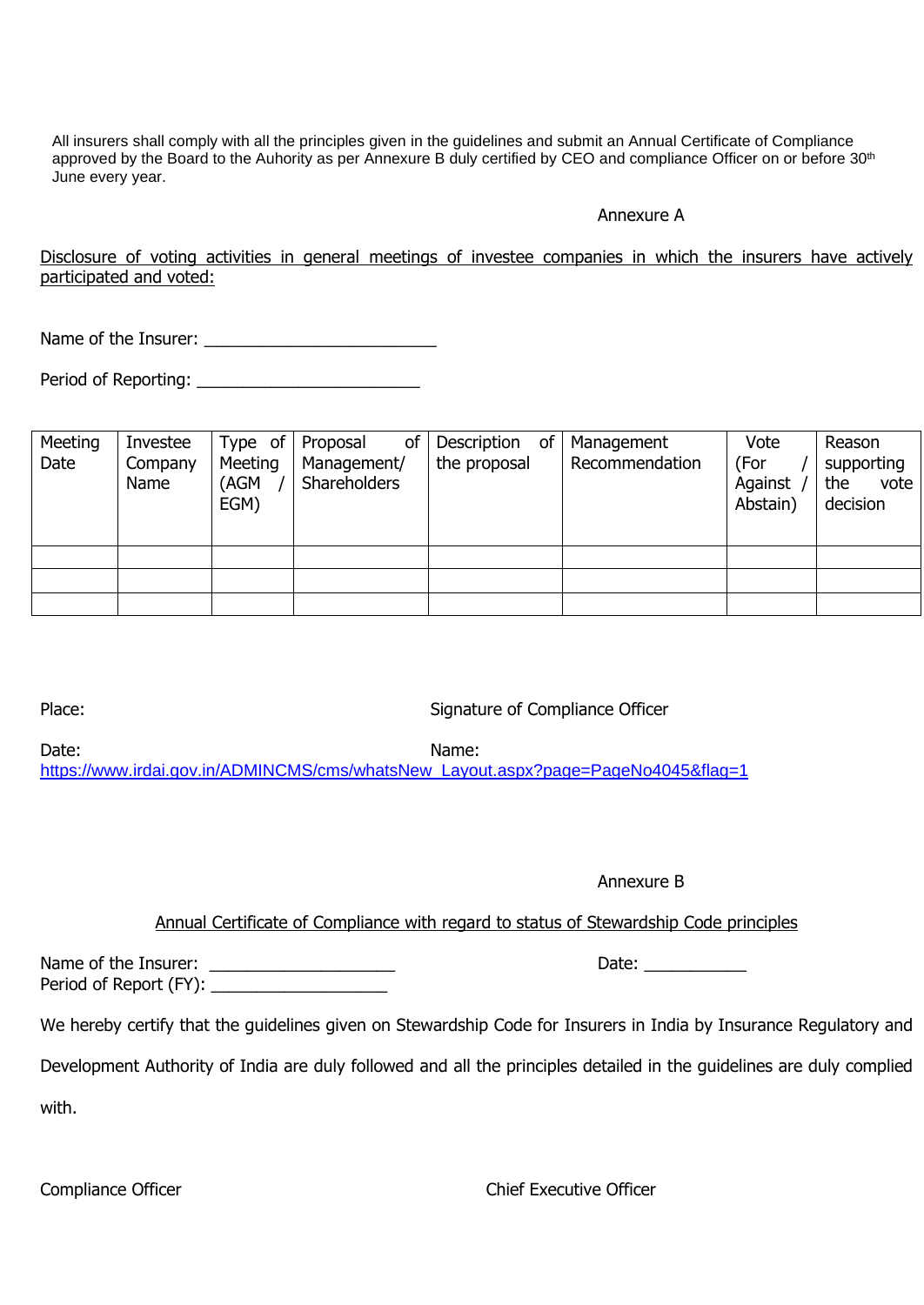(Name and Signature) (Name and Signature)

| FROM JULY 2019 TO DECEMBER 2019                                   |                                                                                                                                                                                                                                                                                                                                                                          |  |  |
|-------------------------------------------------------------------|--------------------------------------------------------------------------------------------------------------------------------------------------------------------------------------------------------------------------------------------------------------------------------------------------------------------------------------------------------------------------|--|--|
| Lesson 4 - Legislative framework of Corporate Governance in India |                                                                                                                                                                                                                                                                                                                                                                          |  |  |
| <b>SEBI(LODR)</b>                                                 | In the regulation 17(1) related to Board of Directors the following is inserted after                                                                                                                                                                                                                                                                                    |  |  |
| (Fourth                                                           | explanation to clause c of regulation 17 (1)                                                                                                                                                                                                                                                                                                                             |  |  |
| Amendment)                                                        | (d) where the listed company has outstanding SR equity shares, at least half of the<br>board of directors shall comprise of independent directors.                                                                                                                                                                                                                       |  |  |
| <b>Regulations,</b>                                               |                                                                                                                                                                                                                                                                                                                                                                          |  |  |
| 2019 dated<br>29.07.2019                                          | In the regulation 19 related to Nomination and Remuneration Committee the<br>following is inserted in clause 19(1) <sup>©</sup>                                                                                                                                                                                                                                          |  |  |
|                                                                   | and in case of a listed entity having outstanding SR equity shares, two thirds of<br>the nomination and remuneration committee shall comprise of independent<br>directors.                                                                                                                                                                                               |  |  |
|                                                                   | In the regulation 20 related to Stakeholder Relationship Committee the following is<br>inserted in clause 20 (2A)                                                                                                                                                                                                                                                        |  |  |
|                                                                   | and in case of a listed entity having outstanding SR equity shares, at least two<br>thirds of the Stakeholders Relationship Committee shall comprise of independent<br>directors.                                                                                                                                                                                        |  |  |
|                                                                   | In regulation 18(1) (b) related to Audit Committee the following is inserted                                                                                                                                                                                                                                                                                             |  |  |
|                                                                   | and in case of a listed entity having outstanding SR equity shares, the audit<br>committee shall only comprise of independent directors                                                                                                                                                                                                                                  |  |  |
|                                                                   | https://www.sebi.gov.in/legal/regulations/jul-2019/securities-and-exchange-board-of-india-<br>listing-obligations-and-disclosure-requirements-fourth-amendment-regulations-<br>2019_43813.html                                                                                                                                                                           |  |  |
| <b>The Companies</b>                                              | Rule 8 of Companies (Accounts) Rules, 2014                                                                                                                                                                                                                                                                                                                               |  |  |
| (Accounts)                                                        | The report of the Board shall also contain :                                                                                                                                                                                                                                                                                                                             |  |  |
| <b>Amendment</b>                                                  | Rule (8)(5)(iiia) a statement regarding opinion of the Board with regard to integrity,                                                                                                                                                                                                                                                                                   |  |  |
| <b>Rules, 2019</b><br>dated                                       | expertise and experience (including the proficiency) of the independent directors                                                                                                                                                                                                                                                                                        |  |  |
| 22.10.2019                                                        | appointed during the year".                                                                                                                                                                                                                                                                                                                                              |  |  |
|                                                                   | Explanation.-For the purposes of this clause, the expression "proficiency" means<br>the proficiency of the independent director as ascertained from the online<br>proficiency self-assessment test conducted by the institute notified under sub-<br>section (1) of section 150.]<br>http://ebook.mca.gov.in/notificationdetail.aspx?acturl=6CoJDC4uKVUR7C9FI4rZdatyDbeJ |  |  |
|                                                                   | Tqg3W0JMj4/l5xOw2BhdvdbACrqEE0vIEnoOMOt1kWXO5Hce3NP1PQPs+Q==                                                                                                                                                                                                                                                                                                             |  |  |
| <b>SEBI</b><br>(Substantial                                       | In regulation 31 of SEBI (Substantial Acquisition of Shares and Takeovers) Regulations,<br>2011 the following is inserted                                                                                                                                                                                                                                                |  |  |
| <b>Acquisition of</b>                                             |                                                                                                                                                                                                                                                                                                                                                                          |  |  |
| <b>Shares and</b><br>Takeovers)                                   | (4) The promoter of every target company shall declare on a yearly basis that he,<br>along with persons acting in concert, has not made any encumbrance, directly or                                                                                                                                                                                                     |  |  |
| <b>Regulations,</b>                                               | indirectly, other than those already disclosed during the financial year.                                                                                                                                                                                                                                                                                                |  |  |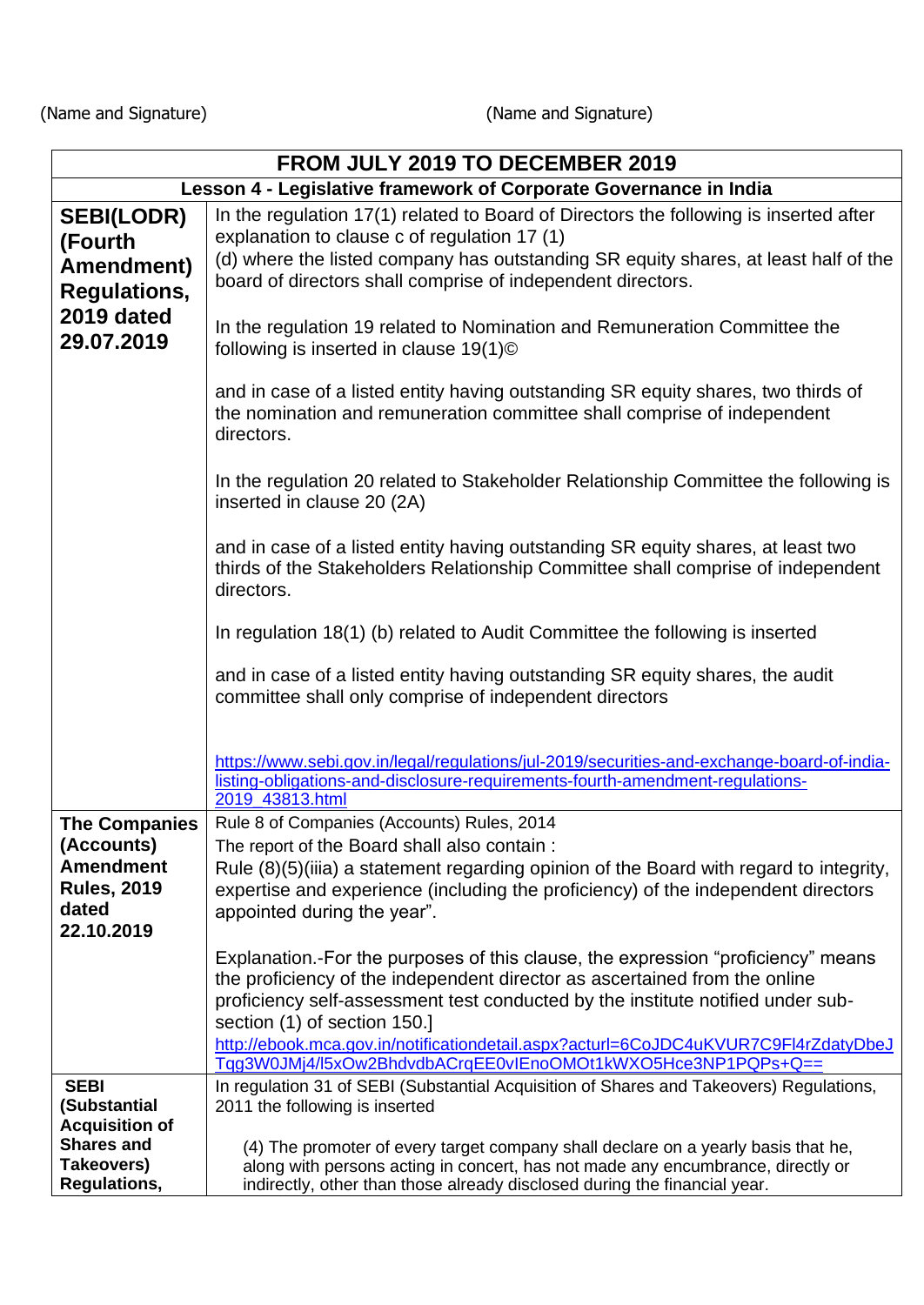| 2011 (last<br>amended on               | (5) The declaration required under sub-regulation (4) shall be made within seven<br>working days from the end of each financial year to -                                                                                                                                                                                                                                                                                                                |
|----------------------------------------|----------------------------------------------------------------------------------------------------------------------------------------------------------------------------------------------------------------------------------------------------------------------------------------------------------------------------------------------------------------------------------------------------------------------------------------------------------|
| <b>July 29, 2019)</b>                  | (a) every stock exchange where the shares of the target company are listed; and                                                                                                                                                                                                                                                                                                                                                                          |
|                                        | (b) the audit committee of the target company.<br>https://www.sebi.gov.in/legal/regulations/apr-2019/securities-and-exchange-board-of-                                                                                                                                                                                                                                                                                                                   |
|                                        | india-substantial-acquisition-of-shares-and-takeovers-regulations-2011-last-amended-on-                                                                                                                                                                                                                                                                                                                                                                  |
| <b>Companies</b>                       | july-29-2019-_40714.html<br>In the Companies (Appointment and Qualification of Directors) Rules, 2014 for rule 6 the                                                                                                                                                                                                                                                                                                                                     |
| (Appointment                           | following rule shall be substituted                                                                                                                                                                                                                                                                                                                                                                                                                      |
| and Qualification<br>of Directors)     |                                                                                                                                                                                                                                                                                                                                                                                                                                                          |
| <b>Fifth</b>                           | Rule 6. Compliances required by a person eligible and willing to be appointed as an<br>independent director.                                                                                                                                                                                                                                                                                                                                             |
| <b>Amendment</b><br><b>Rules, 2019</b> | (1) Every individual -                                                                                                                                                                                                                                                                                                                                                                                                                                   |
| dated 22.10.2019                       | (a) who has been appointed as an independent director in a company, on the date of                                                                                                                                                                                                                                                                                                                                                                       |
|                                        | commencement of the Companies (Appointment and Qualification of Directors) Fifth<br>Amendment Rules, 2019, shall within a period of three months from such<br>commencement; or                                                                                                                                                                                                                                                                           |
|                                        | (b) who intends to get appointed as an independent director in a company after such<br>commencement, shall before such appointment,                                                                                                                                                                                                                                                                                                                      |
|                                        | apply online to the institute for inclusion of his name in the data bank for a period of one<br>year or five years or for his life-time, and from time to time take steps as specified in sub-<br>rule (2), till he continues to hold the office of an independent director in any company:                                                                                                                                                              |
|                                        | Provided that any individual, including an individual not having DIN, may voluntarily apply<br>to the institute for inclusion of his name in the data bank.                                                                                                                                                                                                                                                                                              |
|                                        | (2) Every individual whose name has been so included in the data bank shall file an<br>application for renewal for a further period of one year or five years or for his life-time,<br>within a period of thirty days from the date of expiry of the period up to which the name of<br>the individual was applied for inclusion in the data bank, failing which, the name of such<br>individual shall stand removed from the data bank of the institute: |
|                                        | Provided that no application for renewal shall be filed by an individual who has paid life-<br>time fees for inclusion of his name in the data bank.                                                                                                                                                                                                                                                                                                     |
|                                        | (3) Every independent director shall submit a declaration of compliance of sub-rule (1)<br>and sub-rule (2) to the Board, each time he submits the declaration required under sub-<br>section (7) of section 149 of the Act.                                                                                                                                                                                                                             |
|                                        | (4) Every individual whose name is so included in the data bank under sub-rule (1) shall<br>pass an online proficiency self-assessment test conducted by the institute within a period<br>of one year from the date of inclusion of his name in the data bank, failing which, his<br>name shall stand removed from the databank of the institute:                                                                                                        |
|                                        | Provided that the individual who has served for a period of not less than ten years as on<br>the date of inclusion of his name in the databank as director or key managerial personnel<br>in a listed public company or in an unlisted public company having a paid-up share capital<br>of rupees ten crore or more shall not be required to pass the online proficiency self-<br>assessment test:                                                       |
|                                        | Provided further that for the purpose of calculation of the period of ten years referred to in<br>the first proviso, any period during which an individual was acting as a director or as a key<br>managerial personnel in two or more companies at the same time shall be counted only<br>once.                                                                                                                                                         |
|                                        | Explanation: For the purposes of this rule,-                                                                                                                                                                                                                                                                                                                                                                                                             |
|                                        | (a) the expression "institute" means the 'Indian Institute of Corporate Affairs at Manesar'                                                                                                                                                                                                                                                                                                                                                              |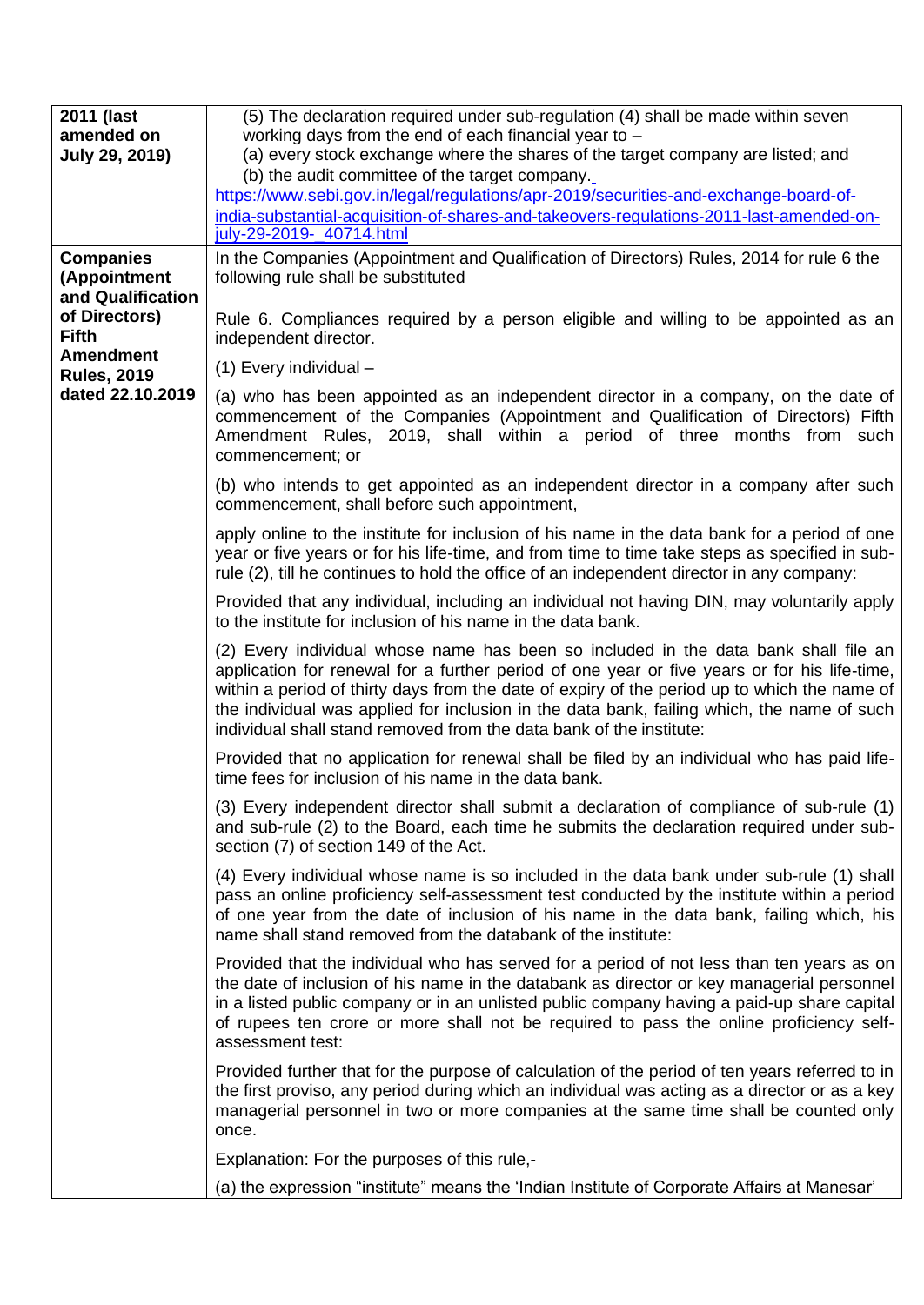|                                                                                                                                                    | notified under sub-section (1) of section 150 of the Companies Act, 2013 as the institute<br>for the creation and maintenance of data bank of Independent Directors;                                                                                                                                                                                                                                                                                                                                                                                                                                                                                                                                                                                                                                                                                        |
|----------------------------------------------------------------------------------------------------------------------------------------------------|-------------------------------------------------------------------------------------------------------------------------------------------------------------------------------------------------------------------------------------------------------------------------------------------------------------------------------------------------------------------------------------------------------------------------------------------------------------------------------------------------------------------------------------------------------------------------------------------------------------------------------------------------------------------------------------------------------------------------------------------------------------------------------------------------------------------------------------------------------------|
|                                                                                                                                                    | (b) an individual who has obtained a score of not less than sixty percent. in aggregate in<br>the online proficiency self-assessment test shall be deemed to have passed such test;                                                                                                                                                                                                                                                                                                                                                                                                                                                                                                                                                                                                                                                                         |
|                                                                                                                                                    | (c) there shall be no limit on the number of attempts an individual may take for passing<br>the online proficiency self-assessment test.                                                                                                                                                                                                                                                                                                                                                                                                                                                                                                                                                                                                                                                                                                                    |
|                                                                                                                                                    | http://ebook.mca.gov.in/Default.aspx?page=notification&rg_notificationChangePage=1                                                                                                                                                                                                                                                                                                                                                                                                                                                                                                                                                                                                                                                                                                                                                                          |
|                                                                                                                                                    | <b>Lesson 13 - Corporate Social Responsibility</b>                                                                                                                                                                                                                                                                                                                                                                                                                                                                                                                                                                                                                                                                                                                                                                                                          |
| <b>Report of the</b><br><b>High Level</b><br><b>Committee on</b><br><b>Corporate Social</b><br><b>Responsibility –</b><br>2018 dated<br>07.08.2019 | MCA has published the report of High level committee on Corporate Social Responsibility<br>2018 dated 07.08.2019 to review the existing framework and recommend a roadmap for<br>developing a robust and coherent policy on Corporate Social Responsibility<br>https://www.mca.gov.in/Ministry/pdf/CSRHLC 13092019.pdf                                                                                                                                                                                                                                                                                                                                                                                                                                                                                                                                      |
| <b>MCA</b> notification<br>dated 11.10.2019                                                                                                        | MCA vide it's notification dated 11.10.2019 has substituted the following in list of CSR<br>activities:<br>In schedule VII for the item no. ix.;                                                                                                                                                                                                                                                                                                                                                                                                                                                                                                                                                                                                                                                                                                            |
|                                                                                                                                                    | ix. contributions or funds provided to technology incubators located within academic<br>institutions which are approved by the central govt.                                                                                                                                                                                                                                                                                                                                                                                                                                                                                                                                                                                                                                                                                                                |
|                                                                                                                                                    | the following item and entries shall be substituted namely,                                                                                                                                                                                                                                                                                                                                                                                                                                                                                                                                                                                                                                                                                                                                                                                                 |
|                                                                                                                                                    | (ix) Contribution to incubators funded by Central Government or State Government or any<br>agency or Public Sector Undertaking of Central Government or State Government, and<br>contributions to public funded Universities, Indian Institute of Technology (IITs), National<br>Laboratories and Autonomous Bodies (established under the auspices of Indian Council<br>of Agricultural Research (ICAR), Indian Council of Medical Research (ICMR), Council of<br>Scientific and Industrial Research (CSIR), Department of Atomic Energy (DAE), Defence<br>Research and Development Organisation (DRDO), Department of Science and<br>Technology (DST), Ministry of Electronics and Information Technology) engaged in<br>conducting research in science, technology, engineering and medicine aimed at<br>promoting Sustainable Development Goals (SDGs). |
|                                                                                                                                                    | http://ebook.mca.gov.in/notificationdetail.aspx?acturl=6CoJDC4uKVUR7C9Fl4rZdatyDb<br>$eJTqg3SqzY69RMJniNif4bWaB+Fw==$                                                                                                                                                                                                                                                                                                                                                                                                                                                                                                                                                                                                                                                                                                                                       |
|                                                                                                                                                    | <b>Lesson 15 - Corporate Sustainability Reporting Frameworks</b>                                                                                                                                                                                                                                                                                                                                                                                                                                                                                                                                                                                                                                                                                                                                                                                            |
| <b>SEBI (LODR)</b>                                                                                                                                 | In regulation 34 (2) (f) the word 500 shall be substituted by the word 1000 now the                                                                                                                                                                                                                                                                                                                                                                                                                                                                                                                                                                                                                                                                                                                                                                         |
| (Fifth                                                                                                                                             | regulation will be read as                                                                                                                                                                                                                                                                                                                                                                                                                                                                                                                                                                                                                                                                                                                                                                                                                                  |
| Amendment)<br><b>Regulations,</b>                                                                                                                  | 34 (2) (f) for the top one thousand listed entities based on market capitalization                                                                                                                                                                                                                                                                                                                                                                                                                                                                                                                                                                                                                                                                                                                                                                          |
| 2019 dated                                                                                                                                         | (calculated as on March 31 of every financial year), business responsibility report                                                                                                                                                                                                                                                                                                                                                                                                                                                                                                                                                                                                                                                                                                                                                                         |
| 26.12.2019                                                                                                                                         | describing the initiatives taken by them from an environmental, social and governance                                                                                                                                                                                                                                                                                                                                                                                                                                                                                                                                                                                                                                                                                                                                                                       |
|                                                                                                                                                    | perspective, in the format as specified by the Board from time to time:                                                                                                                                                                                                                                                                                                                                                                                                                                                                                                                                                                                                                                                                                                                                                                                     |
|                                                                                                                                                    | Provided that listed entities other than top one thousand listed companies based on<br>market capitalization and listed entities which have listed their specified securities on                                                                                                                                                                                                                                                                                                                                                                                                                                                                                                                                                                                                                                                                            |
|                                                                                                                                                    | SME Exchange, may include these business responsibility reports on a voluntary                                                                                                                                                                                                                                                                                                                                                                                                                                                                                                                                                                                                                                                                                                                                                                              |
|                                                                                                                                                    | basis in the format as specified.                                                                                                                                                                                                                                                                                                                                                                                                                                                                                                                                                                                                                                                                                                                                                                                                                           |
|                                                                                                                                                    | https://www.sebi.gov.in/legal/regulations/dec-2019/securities-and-exchange-board-of-<br>india-listing-obligations-and-disclosure-requirements-fifth-amendment-regulations-<br>2019_45511.html                                                                                                                                                                                                                                                                                                                                                                                                                                                                                                                                                                                                                                                               |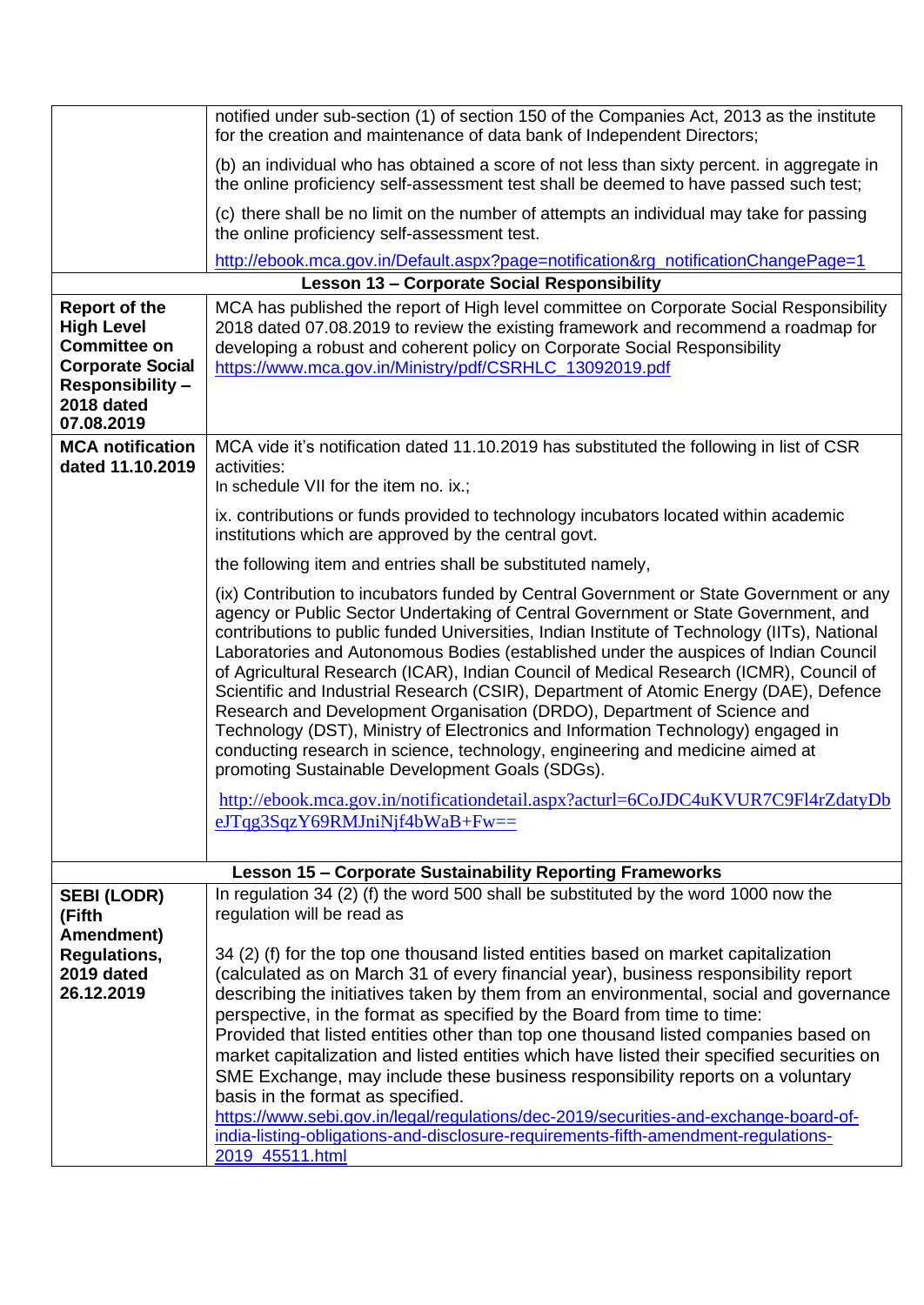#### **FROM JANUARY 2019 TO JUNE 2019**

## **UPDATES ON COMPANIES ACT, 2013**

| <b>Companies</b><br>(Appointment and<br><b>Qualification of</b><br>Directors) Rules, 2014,                                    | In the Companies (Appointment and Qualification of Directors) Rules, 2014,<br>in rule 12A, for the words and figures "on or before 30th April of immediate<br>next financial year", the words and figures "on or before 30th June of<br>immediate next financial year" shall be substituted.<br>http://www.mca.gov.in/Ministry/pdf/CosAppointmentQualificationDirAme<br>nd_01052019.pdf                                                                                                                                                                                                                                                                                                                                                                                                                                                                                                                                                                                                                                                                                                         |
|-------------------------------------------------------------------------------------------------------------------------------|-------------------------------------------------------------------------------------------------------------------------------------------------------------------------------------------------------------------------------------------------------------------------------------------------------------------------------------------------------------------------------------------------------------------------------------------------------------------------------------------------------------------------------------------------------------------------------------------------------------------------------------------------------------------------------------------------------------------------------------------------------------------------------------------------------------------------------------------------------------------------------------------------------------------------------------------------------------------------------------------------------------------------------------------------------------------------------------------------|
| <b>Amendment of Schedule</b><br><b>VII of the Companies</b><br>Act, 2013                                                      | In the said Schedule after item (xi), and the entries relating thereto, the<br>following item and entries shall be inserted -<br>" $(xii)$<br>including<br>rehabilitation,<br>Disaster<br>relief,<br>management,<br>and<br>reconstruction activities."<br>http://www.mca.gov.in/Ministry/pdf/Notification 06062019.pdf                                                                                                                                                                                                                                                                                                                                                                                                                                                                                                                                                                                                                                                                                                                                                                          |
| <b>Updates on SEBI (LODR) Regulations, 2015</b>                                                                               |                                                                                                                                                                                                                                                                                                                                                                                                                                                                                                                                                                                                                                                                                                                                                                                                                                                                                                                                                                                                                                                                                                 |
| <b>SEBI (Listing Obligations</b><br>and Disclosure<br><b>Requirements) (Second</b><br><b>Amendment) Regulations,</b><br>2019. | In the Securities and Exchange Board of India (Listing Obligations and<br>Disclosure Requirements) Regulations, 2015,-<br>$(1)$ in regulation 52,-<br>(i) after sub-regulation $(1)$ , following proviso<br>shall<br>be<br>inserted,<br>namely,-<br>" Provided that in case of entities which have listed their equity<br>shares and debt securities, a copy of the financial results<br>submitted to stock exchanges shall be provided to Debenture<br>Trustees on the same day the information is submitted to stock<br>exchanges."<br>(i) sub-regulations (5) shall be substituted with the following,<br>namely, -<br>"(5) The listed entity shall, within seven working days from the<br>date of submission of the information required under sub-<br>regulation (4), submit to stock exchange(s), a certificate signed by<br>debenture trustee that it has taken note of the contents."<br>https://www.sebi.gov.in/legal/regulations/may-2019/securities-and-<br>exchange-board-of-india-listing-obligations-and-disclosure-requirements-<br>second-amendment-regulations-2019 42977.html |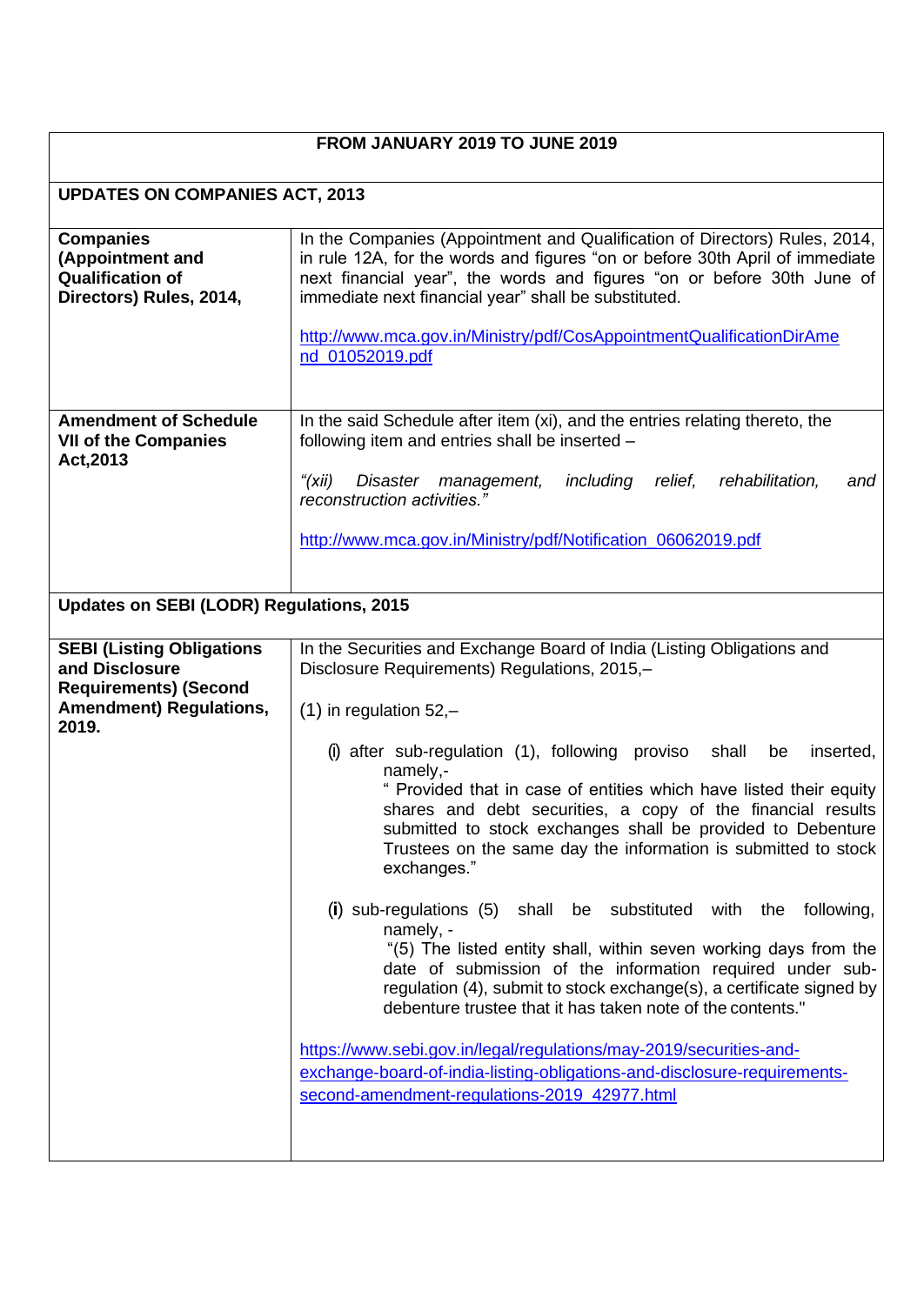| <b>SEBI (Listing</b>        | No. SEBI/LAD-NRO/GN/2019/22.—In exercise of the powers                 |
|-----------------------------|------------------------------------------------------------------------|
| <b>Obligations and</b>      | conferred by section 11, sub-section (2) of section 11A and section 30 |
| <b>Disclosure</b>           | of the Securities and Exchange Board of India Act, 1992 (15 of 1992)   |
| <b>Requirements) (Third</b> | read with section 31 of the Securities Contracts (Regulation) Act,     |
| Amendment)                  | 1956 (42 of 1956), the Board hereby makes the following regulations    |
| <b>Regulations, 2019</b>    | to further amend the Securities and Exchange Board of India (Listing   |
|                             | Obligations and Disclosure Requirements) Regulations, 2015,            |
|                             | $namely, -$                                                            |
|                             | 1. These regulations may be called the Securities and Exchange Board   |
|                             | of India (Listing Obligations and Disclosure Requirements) (Third      |
|                             | Amendment) Regulations, 2019.                                          |
|                             | 2. They shall come into force on the date of their publication in the  |
|                             | <b>Official Gazette.</b>                                               |
|                             | 3. In the Securities and Exchange Board of India (Listing Obligations  |
|                             | and Disclosure Requirements) Regulations, 2015, in regulation 23, in   |
|                             | sub- regulation (1A), for the word "two" appearing after the word      |
|                             | "exceed" and before the word "percent", the word "five" shall be       |
|                             | substituted.                                                           |
| ATUED UDDATEA               |                                                                        |

#### **OTHER UPDATES**

#### **NATIONAL GUIDELINES ON RESPONSIBLE BUSINESS CONDUCT (NGRBC)**

The Ministry of Corporate Affairs has revised the National Voluntary Guidelines on Social, Environmental and Economic Responsibilities of Business, 2011 (NVGs) and has released the National Guidelines on Responsible Business Conduct (NGRBC) in March 2019. These guidelines urge businesses to actualise the principles in letter and spirit.

The MCA has been taking various initiatives for ensuring responsible business conduct by companies. As a first step towards mainstreaming the concept of business responsibility, the Voluntary Guidelines on Corporate Social Responsibility were issued in 2009. These guidelines were subsequently revised as National Voluntary Guidelines on Social, Environmental and Economic Responsibilities of Business in 2011 after extensive consultations with business, academia, civil society organisations and the government. The NVGs were developed based on India's socio-cultural context and priorities as well as global best practices.

Since then, there have been various national and international developments in the past decade that have nudged businesses to be sustainable and more responsible. The Companies Act, 2013 also lays down the thrust for businesses to be more mindful of their stakeholders. The Companies Act, 2013 casts fiduciary duties on the Directors of a Company requiring them to promote the objects of the company for the benefit of its members as a whole, and in the best interests of the company, its employees, the shareholders, the community and for the protection of environment.

The NGBRC provides that businesses should conduct and govern themselves with integrity in a manner that is ethical, transparent and accountable. Businesses should provide goods and services in a manner that is sustainable and safe. It should also respect and promote the well-being of all employees, including those in their value chains and the interests of all their stakeholders; and the businesses should respect and promote human rights.

The NGRBC are designed to be used by all businesses, irrespective of their ownership, size, sector, structure or location. It is expected that all businesses investing or operating in India, including foreign multinational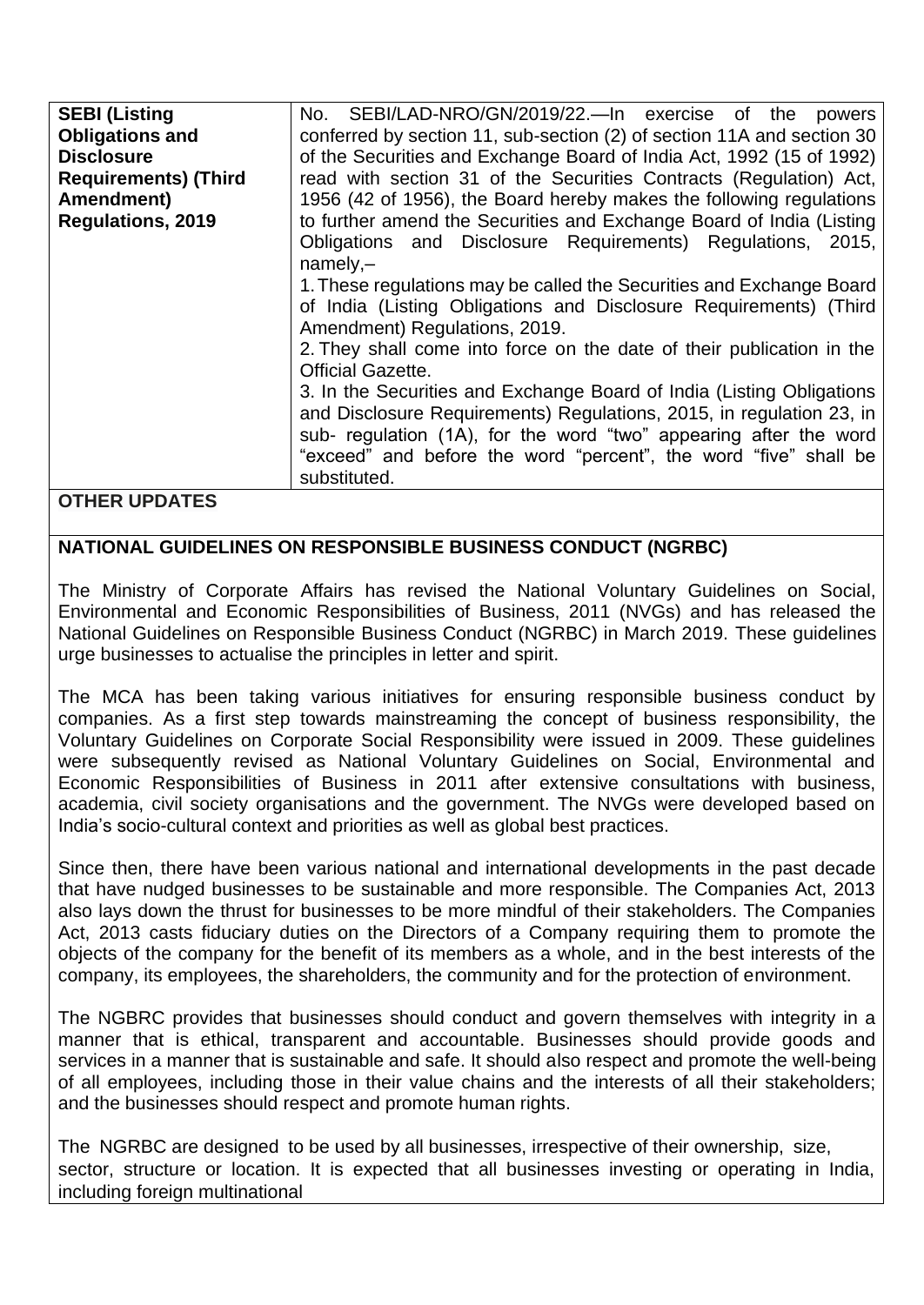corporations (MNCs) should follow these guidelines. Correspondingly, the NGRBC also provide a useful framework for guiding Indian MNCs in their overseas operations, in addition to aligning with applicable local national standards and norms governing responsible business conduct. Furthermore, the NGRBC reiterate the need to encourage businesses to ensure that not only do they follow these guidelines in business contexts directly within their control or influence, but that they also encourage and support their suppliers, vendors, distributors, partners and other collaborators to follow them.

The nine thematic pillars of business responsibility provided by the NGBRC are:

- Businesses should conduct and govern themselves with integrity in a manner that is Ethical, Transparent and Accountable.
- Businesses should provide goods and services in a manner that is sustainable and safe
- Businesses should respect and promote the well-being of all employees, including those in their value chains.
- Businesses should respect the interests of and be responsive to all their stakeholders.
- Businesses should respect and promote human rights.
- Businesses should respect and make efforts to protect and restore the environment.
- Businesses, when engaging in influencing public and regulatory policy, should do so in a manner that is responsible and transparent.
- Businesses should promote inclusive growth and equitable development.
- Businesses should engage with and provide value to their consumers in a responsible manner.

### **CORPORATE GOVERNANCE PRINCIPLES AND RECOMMENDATIONS, AUSTRALIA -2019**

The ASX Corporate Governance Council ("Council"), convened in August 2002 is the organisation which brings together various business, shareholder and industry groups, each offering valuable insights and expertise on governance issues from the perspective of their particular stakeholders. Its primary work has been the development of the Principles and Recommendations.

The Corporate Governance Principles and Recommendations ("Principles and Recommendations") were first introduced in 2003. A second edition was published in 2007 and a third in 2014. In 2017, the Council agreed that it was an appropriate time to commence work on a fourth edition of the Principles and Recommendations to address emerging issues around culture, values and trust, fuelled by recent examples of conduct by some listed entities falling short of community standards and expectations.

The fourth edition comes into force for financial years commencing on or after 1 January 2020. These Principles and Recommendations set out recommended corporate governance practices for entities admitted to the ASX official list as an ASX listing, regardless of the legal form they take, whether they are established in Australia or elsewhere, and whether they are internally or externally managed. The Principles and Recommendations are not mandatory and do not seek to prescribe the corporate governance practices that a listed entity must adopt.

The "if not, why not" approach is fundamental to the operation of the Principles and Recommendations. This approach ensures that the market receives an appropriate level of information about the entity's governance arrangements so that investors and other stakeholders can have a meaningful dialogue with the board and management on governance matters and can factor the information provided into their decision on whether or not to invest in the entity and how to vote on particular resolutions.

The Principles and Recommendations are structured around, and seek to promote, 8 central principles.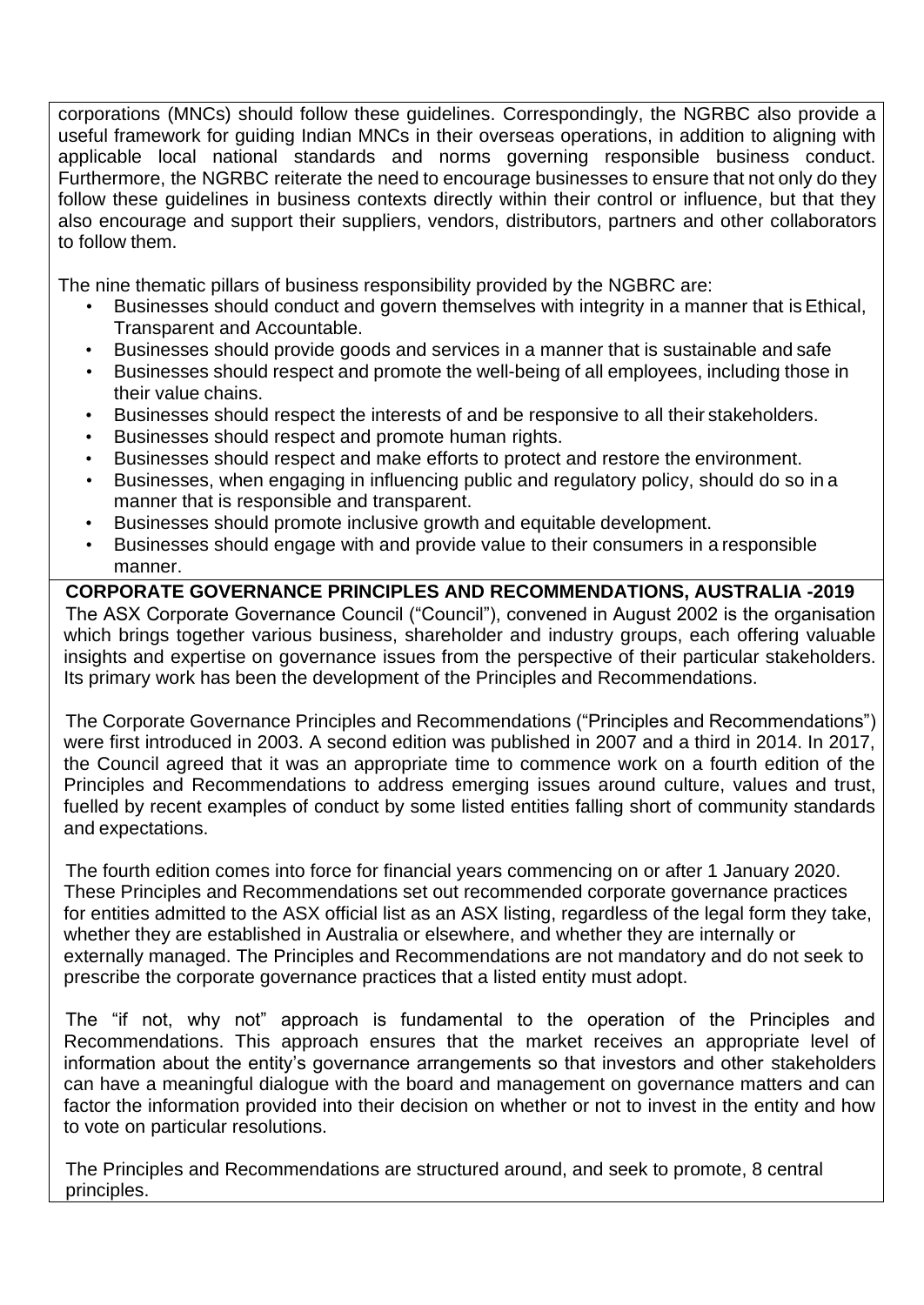There are 35 specific recommendations of general application intended to give effect to these principles, as well as 3 additional recommendations that only apply in certain limited cases.

#### **8 Central Principles**

- (i) Lay solid foundations for management and oversight: A listed entity should clearly delineate the respective roles and responsibilities of its board and management and regularly review their performance.
- $\emptyset$  Structure the board to be effective and add value: The board of a listed entity should be of an appropriate size and collectively have the skills, commitment and knowledge of the entity and the industry in which it operates, to enable it to discharge its duties effectively and to add value.
- $\phi$  Instil a culture of acting lawfully, ethically and responsibly: A listed entity should instil and continually reinforce a culture across the organisation of acting lawfully, ethically and responsibly.
- (iv) Safeguard the integrity of corporate reports: A listed entity should have appropriate processes to verify the integrity of its corporate reports.
- (v) Make timely and balanced disclosure: A listed entity should make timely and balanced disclosure of all matters concerning it that a reasonable person would expect to have a material effect on the price or value of itssecurities.
- (vi) Respect the rights of security holders: A listed entity should provide its security holders with appropriate information and facilities to allow them to exercise their rights as security holders effectively.
- (vi) Recognise and manage risk: A listed entity should establish a sound risk management framework and periodically review the effectiveness of that framework.
- (vi) Remunerate fairly and responsibly: A listed entity should pay director remuneration sufficient to attract and retain high quality directors and design its executive remuneration to attract, retain and motivate high quality senior executives and to align their interests with the creation of value for security holders and with the entity's values and risk appetite.

#### **CODE OF CORPORATE GOVERNANCE, SINGAPORE – 2018**

The Code of Corporate Governance (the "Code"), which is applicable to listed companies in Singapore on a comply-or-explain basis, first came into effect on 1 January 2003.

On August 6, the Monetary Authority of Singapore ("MAS") announced the adoption of a new Code of Corporate Governance (the "Code") along with the new Practice Guidance. The new Code comes after MAS conducted a public consultation on changes to Singaporean corporate governance practices.

The Code will initially take effect for companies with a financial year beginning January 1, 2019, concurrent with changes to Singapore Exchange Limited ("SGX") Listing Rules, however some of the changes will not be phased in until 2022.

The Code aims to promote high levels of corporate governance in Singapore by putting forth Principles of good corporate governance and Provisions with which companies are expected to comply. The Practice Guidance complements the Code by providing guidance on the application of the Principles and Provisions and setting out best practices for companies. Adoption of the Practice Guidance is voluntary.

This version of the Code has at its core broad Principles of corporate governance. Compliance with, and observation of, these Principles is mandatory. These Principles set out broadly accepted characteristics of good corporate governance. Companies are required to describe their corporate governance practices with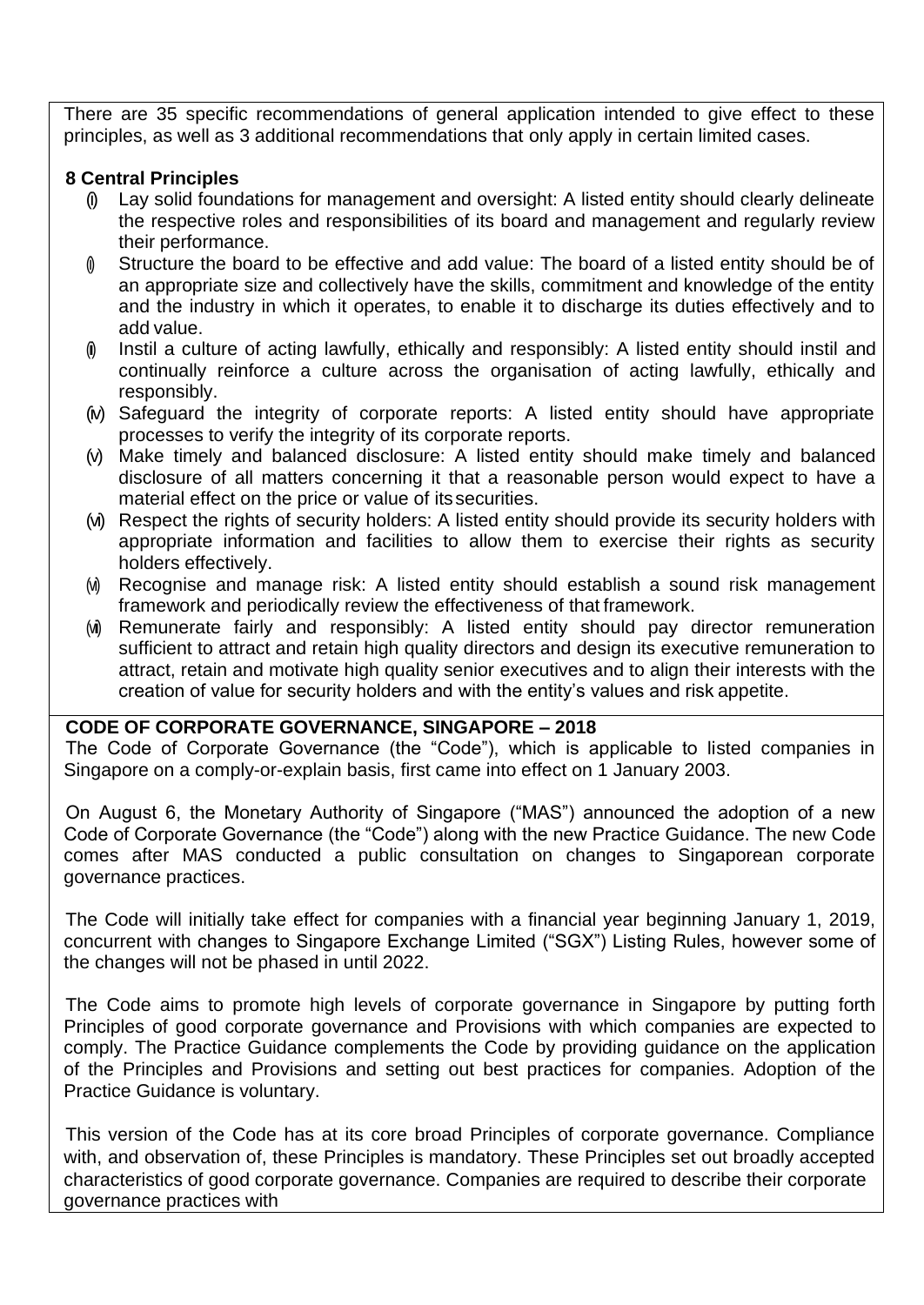reference to both the Principles and Provisions, and how the company's practices conform to the Principles.

The emphasis of the Code is for companies to provide thoughtful and meaningful explanations around their practices, and for investors to carefully consider these discussions as part of their engagements with companies. Frank and informed dialogue between companies and their shareholders is a central tenet of good corporate governance, and encourages more active stewardship. Better engagement between these parties will benefit the company and investors.

#### **Principles**

- 1. The company is headed by an effective Board which is collectively responsible and works with Management for the long-term success of the company.
- 2. The Board has an appropriate level of independence and diversity of thought and background in its composition to enable it to make decisions in the best interests of the company.
- 3. There is a clear division of responsibilities between the leadership of the Board and Management, and no one individual has unfettered powers of decision-making.
- 4. The Board has a formal and transparent process for the appointment and reappointment of directors, taking into account the need for progressive renewal of the Board.
- 5. The Board undertakes a formal annual assessment of its effectiveness as a whole, and that of each of its board committees and individual directors.
- 6. The Board has a formal and transparent procedure for developing policies on director and executive remuneration, and for fixing the remuneration packages of individual directors and key management personnel. No director is involved in deciding his or her own remuneration.
- 7. The level and structure of remuneration of the Board and key management personnel are appropriate and proportionate to the sustained performance and value creation of the company, taking into account the strategic objectives of the company.
- 8. The company is transparent on its remuneration policies, level and mix of remuneration, the procedure for setting remuneration, and the relationships between remuneration, performance and value creation.
- 9. The Board is responsible for the governance of risk and ensures that Management maintains a sound system of risk management and internal controls, to safeguard the interests of the company and its shareholders.
- 10. The Board has an Audit Committee ("AC") which discharges its duties objectively.
- 11. The company treats all shareholders fairly and equitably in order to enable them to exercise shareholders' rights and have the opportunity to communicate their views on matters affecting the company. The company gives shareholders a balanced and understandable assessment of its performance, position and prospects.
- 12. The company communicates regularly with its shareholders and facilitates the participation of shareholders during general meetings and other dialogues to allow shareholders to communicate their views on various matters affecting the company.
- 13. The Board adopts an inclusive approach by considering and balancing the needs and interests of material stakeholders, as part of its overall responsibility to ensure that the best interests of the company are served.

#### **FROM JULY 2018 TO DECEMBER 2018**

#### **UPDATES ON COMPANIES ACT, 2013**

| In section 134, sub | The financial statement, including consolidated financial statement, if |
|---------------------|-------------------------------------------------------------------------|
| section             | anv.                                                                    |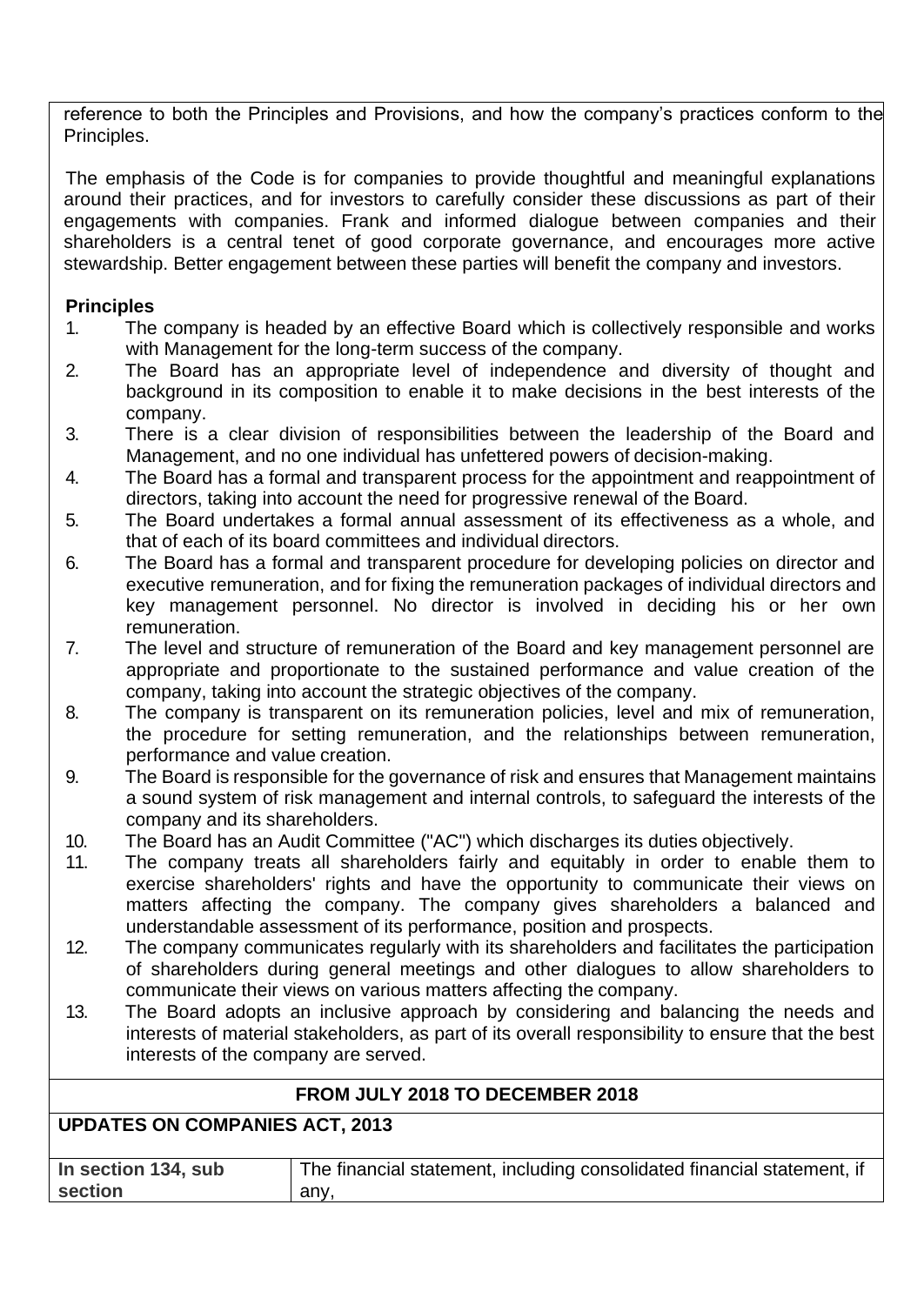| (1), the following Clause<br>shall be substituted,<br>namely-   | shall be approved by the Board of Directors before they are signed on<br>behalf of the Board by the chairperson of the company where he is<br>authorised by the Board or by two directors out of which one shall be<br>managing director, if any, and the Chief Executive Officer, the Chief<br>Financial Officer and the company secretary of the company,<br>wherever they are appointed, or in the case of One Person Company,<br>only by one director, for submission to the auditor for his report<br>thereon." |
|-----------------------------------------------------------------|----------------------------------------------------------------------------------------------------------------------------------------------------------------------------------------------------------------------------------------------------------------------------------------------------------------------------------------------------------------------------------------------------------------------------------------------------------------------------------------------------------------------|
| In section 134, sub<br>section 3, clause (a), for<br>the words, | "the extract of the annual return as provided under sub-section (3) of<br>section 92; The following Clause shall be substituted, namely-the web<br>address, if any, where annual return referred to in sub-section (3) of<br>section 92 has been placed.                                                                                                                                                                                                                                                             |
| In section 134, sub<br>section 3, clause (p), for<br>the words, | annual evaluation has been made by the Board of its own<br>performance and that of its committees and individual directors", the<br>words "annual evaluation of the performance of the Board, its<br>Committees and of individual directors has been made"                                                                                                                                                                                                                                                           |
| In section 135, sub<br>section (1)                              | for the words any financial year, the words immediately preceding<br>financial<br>year shall be substituted.                                                                                                                                                                                                                                                                                                                                                                                                         |
| In section 135, for<br>sub-section (5)                          | for the Explanation-For the purposes of this section "average net<br>profit" shall be calculated in accordance with the provisions of<br>section 198., the following Explanation shall be substituted,<br>namely:<br>For the purposes of this section "net profit" shall not include such<br>sums as may be prescribed, and shall be calculated in<br>accordance with the provisions of section 198.                                                                                                                 |
| 2018                                                            | <b>COMPANIES (ACCOUNTS) AMENDMENT RULES, 2018 NOTIFICATION DATED 31ST JULY,</b>                                                                                                                                                                                                                                                                                                                                                                                                                                      |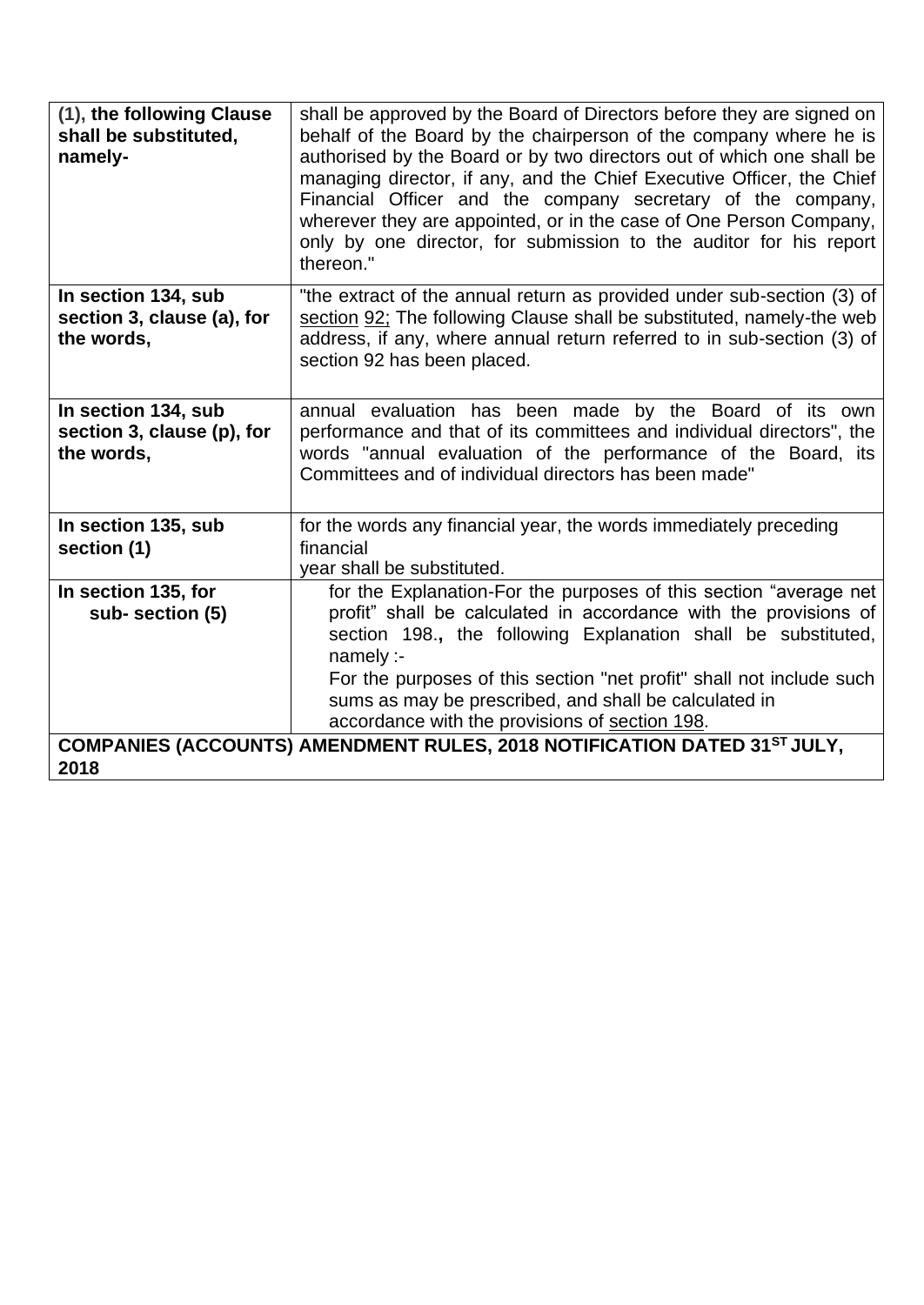| In the Companies<br>(Accounts) Rule, 2014 | In Rule 8,                                                                                                                                                                                                                                                                     |
|-------------------------------------------|--------------------------------------------------------------------------------------------------------------------------------------------------------------------------------------------------------------------------------------------------------------------------------|
|                                           | $(i)$ in sub rule $(5)$ , after clause (viii) the following clauses shall be<br>inserted namely-                                                                                                                                                                               |
|                                           | a disclosure, as to whether maintenance of cost records as<br>(ix)<br>specified by the Central Government under sub-section (1) of section<br>148 of the Companies Act, 2013, is required by the Company and<br>accordingly such accounts and records are made and maintained, |
|                                           | a statement that the company has complied with provisions<br>(x)<br>relating to the constitution of Internal Complaints Committee under<br>the Sexual Harassment of Women at Workplace (Prevention,<br>Prohibition and Redressal) Act, 2013.                                   |
|                                           | after sub-rule (5), the following rule shall be inserted,<br>(ii)                                                                                                                                                                                                              |
|                                           | namely:- "(6) This rule shall not apply to One Person Company or                                                                                                                                                                                                               |
|                                           | Small Company".                                                                                                                                                                                                                                                                |
|                                           | after rule 8, the following rule shall be inserted, namely:-<br>(iii)                                                                                                                                                                                                          |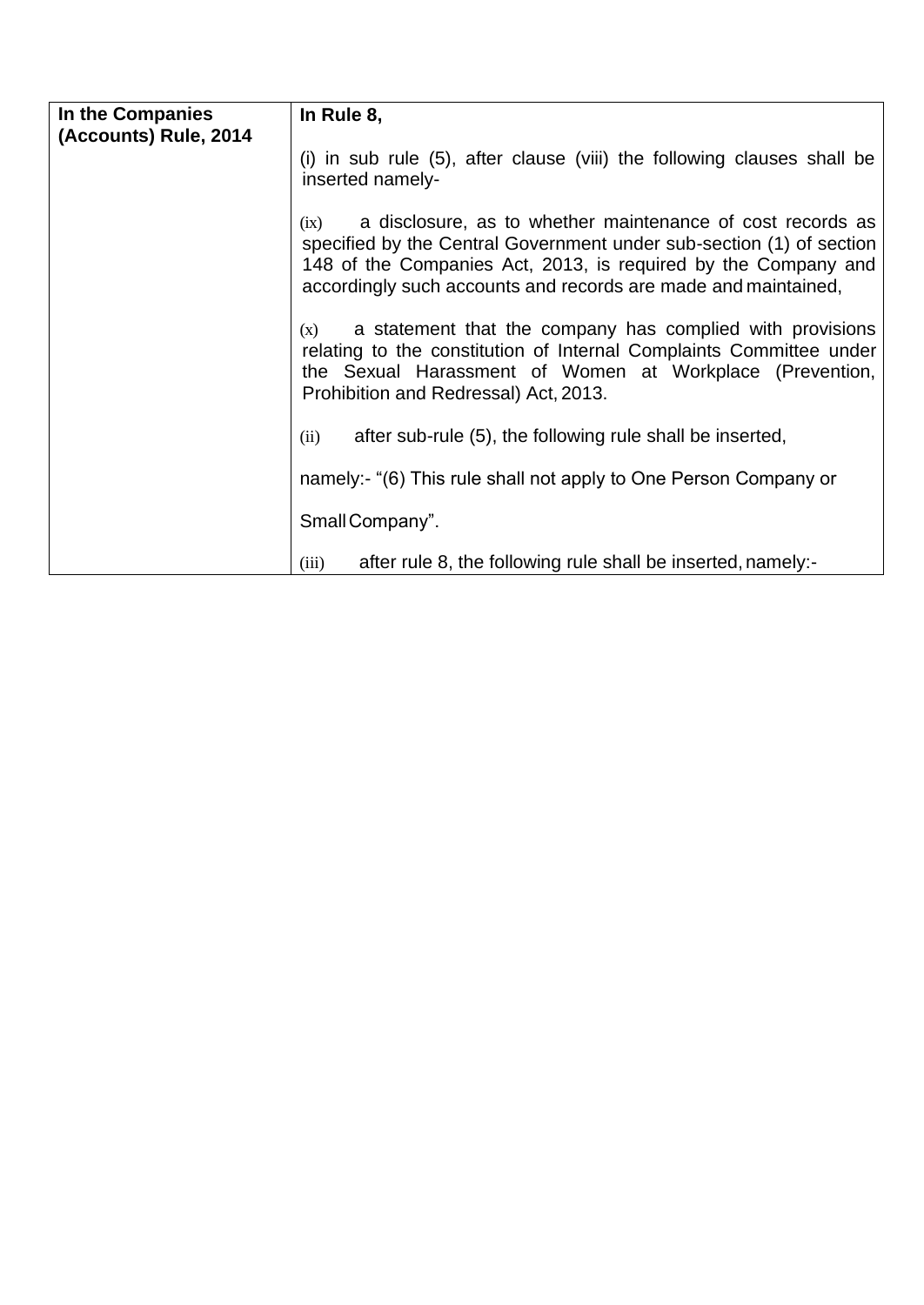|                                           | "8A. Matters to be included in Board's Report for One Person<br><b>Company and Small Company.</b>                                                                                                                                                                                                          |
|-------------------------------------------|------------------------------------------------------------------------------------------------------------------------------------------------------------------------------------------------------------------------------------------------------------------------------------------------------------|
|                                           | The Board's Report of One Person Company and Small<br>(1)<br>Company shall be prepared based on the stand alone financial<br>statement of the company, which shall be in abridged form and<br>contain the following:-                                                                                      |
|                                           | a) the web address, if any, where annual return referred to in sub-<br>section                                                                                                                                                                                                                             |
|                                           | (3) of section 92 has been placed;<br>b) number of meetings of the Board;                                                                                                                                                                                                                                  |
|                                           | c) Directors' Responsibility Statement as referred to in sub-section<br>$(5)$ of section 134;                                                                                                                                                                                                              |
|                                           | details in respect of frauds reported by auditors under sub-<br>d)<br>section (12) of section 143 other than those which are                                                                                                                                                                               |
|                                           | reportable to the Central Government;<br>explanations or comments by the Board on every qualification,<br>e)<br>reservation or adverse remark or disclaimer made by the auditor<br>in his report;<br>the state of the company's affairs;<br>f)                                                             |
|                                           | the financial summary or highlights;<br>g)                                                                                                                                                                                                                                                                 |
|                                           | material changes from the date of closure of the financial year in<br>h)<br>the nature of business and their effect on the financial position<br>of the company;                                                                                                                                           |
|                                           | the details of directors who were appointed or have resigned<br>i)<br>during the year;                                                                                                                                                                                                                     |
|                                           | the details or significant and material orders passed by the<br>j)<br>regulators or courts or tribunals impacting the going concern<br>status and company's operations in future.                                                                                                                          |
|                                           | The Report of the Board shall contain the particulars of<br>$\boldsymbol{z}$<br>contracts or arrangements with related parties referred to in sub-<br>section (1) of section 188 in the Form AOC-2.".                                                                                                      |
| <b>OTHER UPDATES</b>                      |                                                                                                                                                                                                                                                                                                            |
| New edition of the<br><b>UK Corporate</b> | The Financial Reporting Council (FRC) released the 2018 UK<br>Corporate Governance Code. An updated edition of the FRC's                                                                                                                                                                                   |
| <b>Governance Code</b>                    | Guidance on Board Effectiveness has also been published.                                                                                                                                                                                                                                                   |
|                                           | The Code is applicable to all companies with a premium listing,<br>whether incorporated in the UK or elsewhere. The new Code applies<br>to accounting periods beginning on or after 1 January 2019.                                                                                                        |
|                                           | This Code puts the relationships between companies<br>and<br>stakeholders at the heart of long-term sustainable growth in the UK<br>economy. The new, shorter and sharper Code is the product of<br>extensive consultation.<br>This Code places emphasis on businesses building trust by forging<br>strong |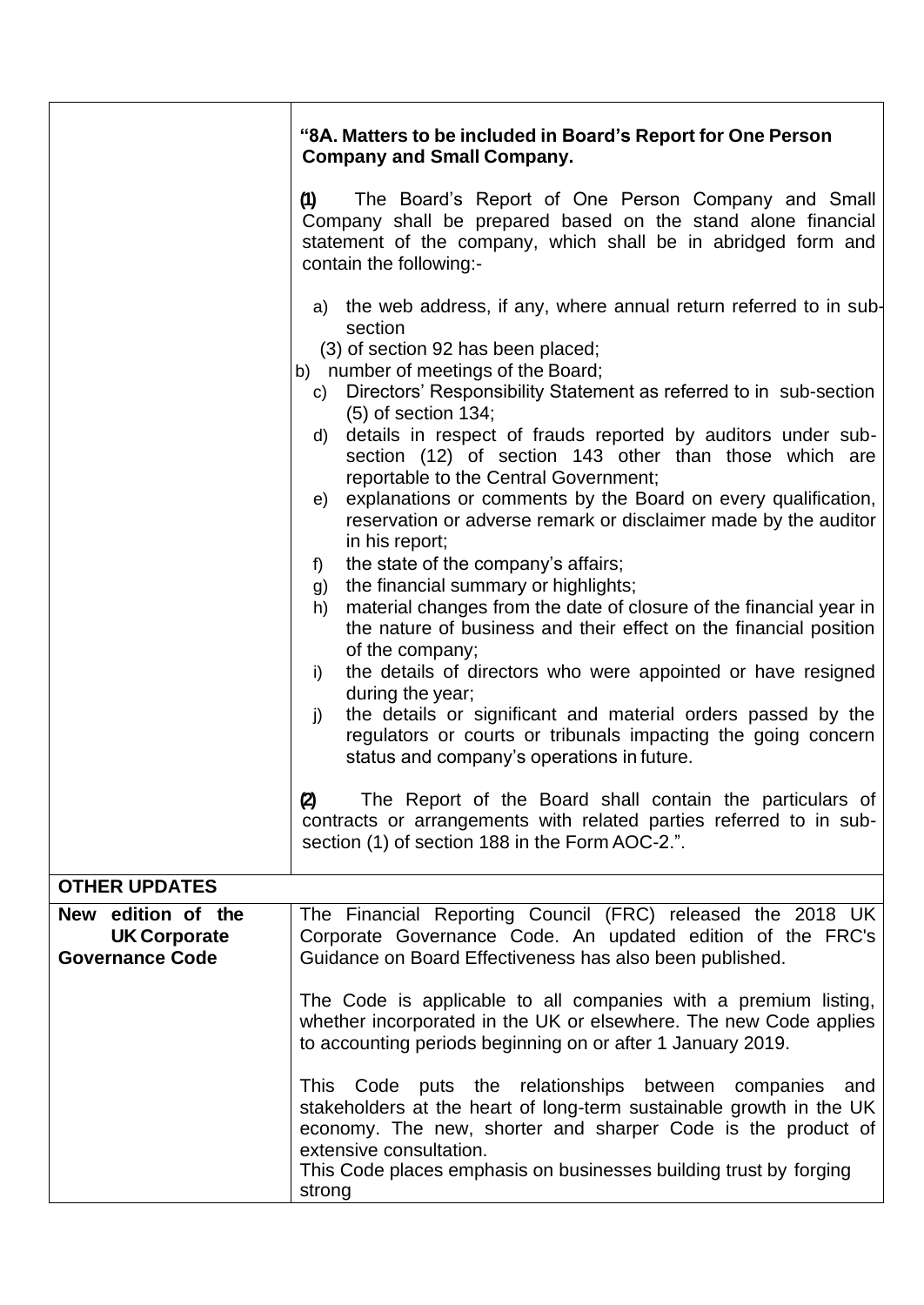|                                                               | relationships with key stakeholders and providing meaningful<br>reporting to the stakeholders. It recommends the companies to<br>establish a corporate culture that is aligned with the company's<br>purpose, business strategy, promotes integrity and values diversity.<br>A summary of the key changes made in new edition include:<br>• Workforce and stakeholders: There is a new provision to enable<br>greater board engagement with the workforce to understand their<br>views. The Code asks boards to describe how they have<br>considered the interests of stakeholders when performing their<br>duty.<br>Culture: Boards are asked to create a culture which aligns to<br>company's values with strategy and to assess how they preserve<br>value over the long-term.<br>Succession and diversity: To ensure that the boards have the<br>right mix of skills and experience, constructive challenge and to<br>promote diversity, the new Code emphasises the need to refresh<br>boards and undertake succession planning. The new Code<br>strengthens the role of the nomination committee on succession<br>planning and establishing a diverse board. It identifies the<br>importance of external board evaluation for all companies.<br>Nomination committee reports should include details of the<br>contact the external board evaluator has had with the board and<br>individual directors.<br>Remuneration: To address public concern over executive<br>remuneration, the new Code emphasises that remuneration |
|---------------------------------------------------------------|-----------------------------------------------------------------------------------------------------------------------------------------------------------------------------------------------------------------------------------------------------------------------------------------------------------------------------------------------------------------------------------------------------------------------------------------------------------------------------------------------------------------------------------------------------------------------------------------------------------------------------------------------------------------------------------------------------------------------------------------------------------------------------------------------------------------------------------------------------------------------------------------------------------------------------------------------------------------------------------------------------------------------------------------------------------------------------------------------------------------------------------------------------------------------------------------------------------------------------------------------------------------------------------------------------------------------------------------------------------------------------------------------------------------------------------------------------------------------------------------------------------------------------------|
|                                                               | committees should take into account workforce remuneration and<br>related policies when setting director remuneration. Importantly<br>formulaic calculations of performance-related pay should be<br>rejected. Remuneration committees should apply discretion when<br>the resulting outcome is not justified.                                                                                                                                                                                                                                                                                                                                                                                                                                                                                                                                                                                                                                                                                                                                                                                                                                                                                                                                                                                                                                                                                                                                                                                                                    |
|                                                               | The new Code is available at:<br>https://www.frc.org.uk/getattachment/88bd8c45-50ea-4841-<br>95b0-d2f4f48069a2/2018-UK-Corporate-Governance-Code-<br><b>FINAL.PDF</b>                                                                                                                                                                                                                                                                                                                                                                                                                                                                                                                                                                                                                                                                                                                                                                                                                                                                                                                                                                                                                                                                                                                                                                                                                                                                                                                                                             |
|                                                               | FROM JANUARY 2018 TO JUNE 2018                                                                                                                                                                                                                                                                                                                                                                                                                                                                                                                                                                                                                                                                                                                                                                                                                                                                                                                                                                                                                                                                                                                                                                                                                                                                                                                                                                                                                                                                                                    |
| <b>UPDATES ON COMPANIES ACT, 2013</b>                         |                                                                                                                                                                                                                                                                                                                                                                                                                                                                                                                                                                                                                                                                                                                                                                                                                                                                                                                                                                                                                                                                                                                                                                                                                                                                                                                                                                                                                                                                                                                                   |
| <b>Amendments in</b><br><b>Companies</b><br>(Amendments) Act, | students should go through the Companies<br>The<br>(Amendments) Act,<br>2017.<br>http://www.mca.gov.in/Ministry/pdf/CAAct2017_05012018.pdf                                                                                                                                                                                                                                                                                                                                                                                                                                                                                                                                                                                                                                                                                                                                                                                                                                                                                                                                                                                                                                                                                                                                                                                                                                                                                                                                                                                        |
| 2017                                                          | Various sections of the Companies (Amendments) Act, 2017 had<br>been notified. For details the student may visit the below mentioned<br>links: Commencement notification dated 13.06.2018<br>http://www.mca.gov.in/Ministry/pdf/CommNotificatio1306_14062018.<br>pdf Commencement notification dated 07.05.2018<br>http://www.mca.gov.in/Ministry/pdf/CompaniesAmendmentNoti_07052<br>01                                                                                                                                                                                                                                                                                                                                                                                                                                                                                                                                                                                                                                                                                                                                                                                                                                                                                                                                                                                                                                                                                                                                          |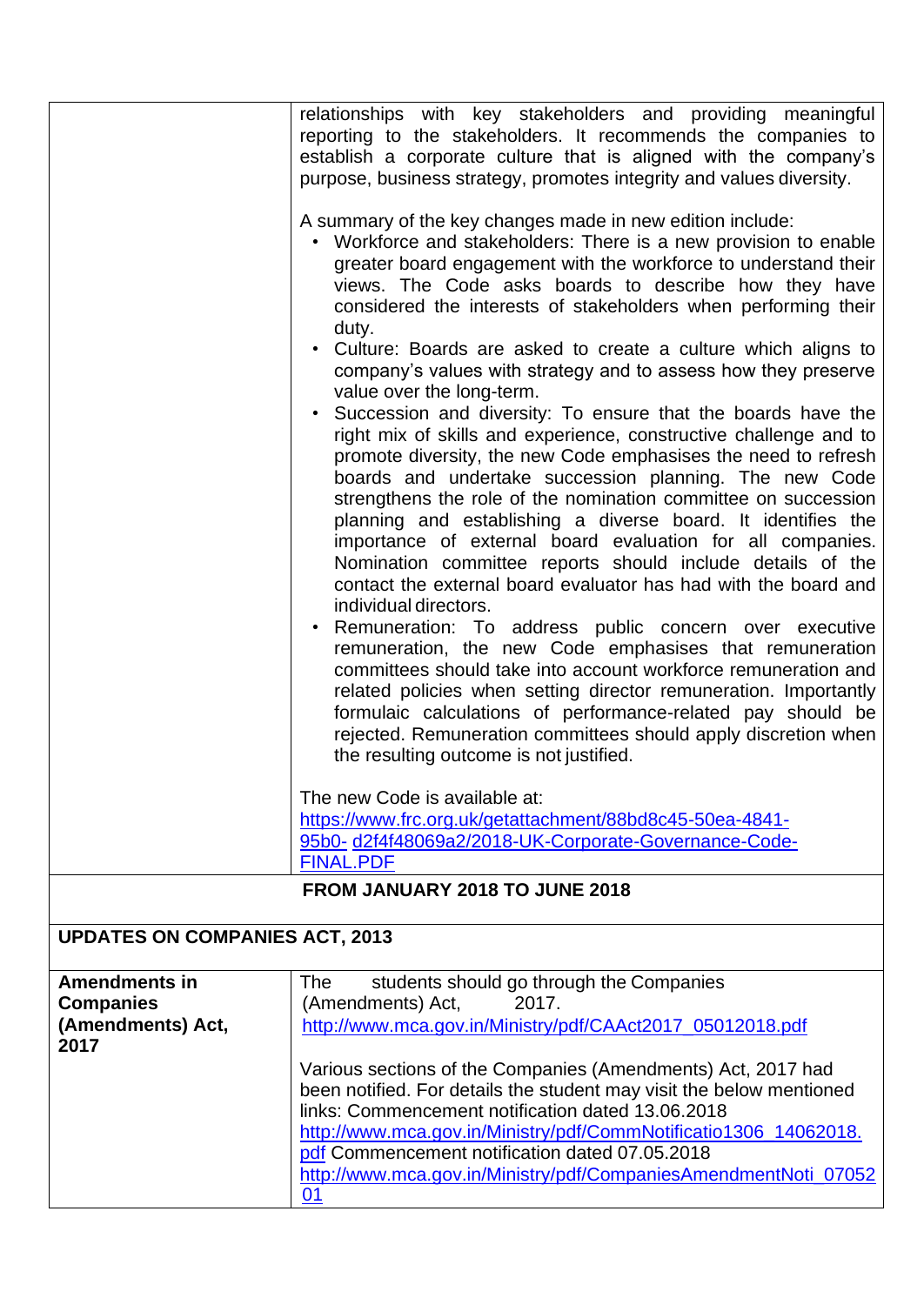| 8.pdf<br>Commencement notification dated 21.03.2018<br>http://www.mca.gov.in/Ministry/pdf/commencementNotification2103_2<br>1 032018.pdf<br>Commencement notification dated 09.02.2018<br>http://www.mca.gov.in/Ministry/pdf/Commencementnotification_1202<br>20 18.pdf<br>Commencement notification dated 23.01.2018<br>http://www.mca.gov.in/Ministry/pdf/NotificationComapniesAct 230120<br>18<br>.pdf |
|-----------------------------------------------------------------------------------------------------------------------------------------------------------------------------------------------------------------------------------------------------------------------------------------------------------------------------------------------------------------------------------------------------------|
|-----------------------------------------------------------------------------------------------------------------------------------------------------------------------------------------------------------------------------------------------------------------------------------------------------------------------------------------------------------------------------------------------------------|

#### **Securities and Exchange Board of India (Listing Obligations and Disclosure Requirements) (Amendment) Regulations, 2018**

Vide Notification dated 9th May, 2018 the Securities and Exchange Board of India hereby amended the Securities and Exchange Board of India (Listing Obligations and Disclosure Requirements) Regulations, 2015. Unless otherwise specifically provided for in these regulations, they shall come into force with effect from April 1, 2019. Since this is in public domain students are expected to be in know of the details. The same are available at:

[https://www.sebi.gov.in/legal/regulations/may-2018/sebi-listing-obligations-and-disclosure](https://www.sebi.gov.in/legal/regulations/may-2018/sebi-listing-obligations-and-disclosure-%20requirement-amendment-regulations-2018_38898.html)[requirement-](https://www.sebi.gov.in/legal/regulations/may-2018/sebi-listing-obligations-and-disclosure-%20requirement-amendment-regulations-2018_38898.html) [amendment-regulations-2018\\_38898.html](https://www.sebi.gov.in/legal/regulations/may-2018/sebi-listing-obligations-and-disclosure-%20requirement-amendment-regulations-2018_38898.html)

| <b>FROM JULY 2017 TO DECEMBER 2017</b>              |                                                                                                                                                                                                                                                                         |  |
|-----------------------------------------------------|-------------------------------------------------------------------------------------------------------------------------------------------------------------------------------------------------------------------------------------------------------------------------|--|
|                                                     | <b>Updates on Companies Act, 2013</b>                                                                                                                                                                                                                                   |  |
| <b>Amendment in</b><br><b>Secretarial Standards</b> | Secretarial Standards on Meetings of the Board of Directors (SS-1)<br>and General Meetings (SS-2) have been revised by the ICSI and<br>approved by the Central Government under section 118(10) of the<br>Companies Act, 2013.                                          |  |
|                                                     | The revised SS-1 and SS-2 as issued by the ICSI are applicable to all<br>the companies (except the exempted class of companies) w.e.f. 1st<br>October, 2017. The revised SS-1 & SS- 2 are available on ICSI<br>website at the link: https://www.icsi.edu/ssb/Home.aspx. |  |
|                                                     | For easy reference of the students, Comparative of the Original and<br>the Revised Secretarial Standards are provided on the ICSI Website<br>at the following links:                                                                                                    |  |
|                                                     | $SS-1$<br>Comparative of Amendments in<br>https://www.icsi.edu/webmodules/ComparativeAnalysis_Amendments<br><u>SS 1.pdf</u>                                                                                                                                             |  |
|                                                     | Comparative of Amendments in<br>$SS-2$ :<br>https://www.icsi.edu/webmodules/ComparativeAnalysis_Amendments<br>SS <sub>2.pdf</sub>                                                                                                                                       |  |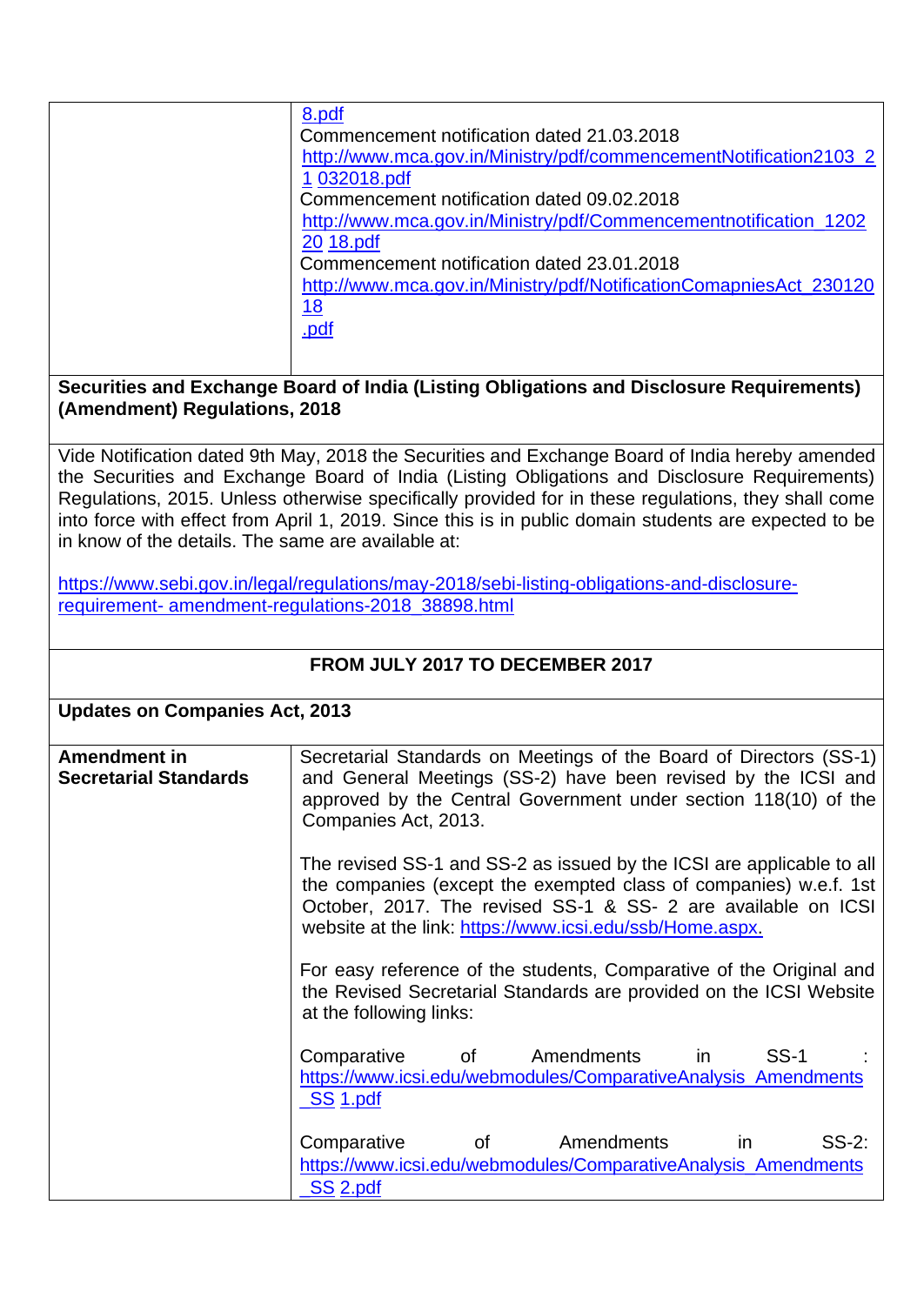| <b>Companies (Meetings)</b><br>of Board and its<br><b>Powers) Second</b><br><b>Amendment Rules</b><br>2017       | Any director who intends to participate in the meeting through<br>electronic mode may intimate about such participation at the beginning<br>of the calendar year and such declaration shall be valid for one year.<br>Such declaration shall not debar him from participation in the meeting<br>in person in which case he shall intimate the company sufficiently in<br>advance of his intention to participate in person.<br>http://www.mca.gov.in/Ministry/pdf/CompaniesMeetingBoardPowersSe<br>co ndRules_14072017.pdf                                                                                                                                                                                                                                                                                                                 |
|------------------------------------------------------------------------------------------------------------------|--------------------------------------------------------------------------------------------------------------------------------------------------------------------------------------------------------------------------------------------------------------------------------------------------------------------------------------------------------------------------------------------------------------------------------------------------------------------------------------------------------------------------------------------------------------------------------------------------------------------------------------------------------------------------------------------------------------------------------------------------------------------------------------------------------------------------------------------|
| <b>Amendment in Schedule</b><br>IV of the Companies Act,<br>2013                                                 | An independent director who resigns or is removed from the Board of<br>the company shall be replaced by a new independent director within<br>"three months" from the date of such resignation or removal, as the<br>case may be. The independent directors of the company shall hold at<br>least one meeting "in a financial year", without the attendance of non-<br>independent directors and members of management.<br>http://www.mca.gov.in/Ministry/pdf/AmendmentlV_06072017.pdf                                                                                                                                                                                                                                                                                                                                                      |
| <b>Companies</b><br>(Appointment and<br><b>Qualification of</b><br>Directors)<br><b>Amendment Rules,</b><br>2017 | The amended Rule 4 provides that the following classes of unlisted<br>public company(ies) are not required to appoint Independent<br>Directors, namely:-.<br>(a) a joint venture;<br>(b) a wholly owned subsidiary; and<br>(c) a dormant company.<br>http://www.mca.gov.in/Ministry/pdf/CompaniesApptandQualificationof<br>Dir ectorsAmdtRules_060720 17.pdf<br>A clarification in this regard was further issued by MCA on 5th<br>September 2017, wherein term joint venture has been defined as<br>under:<br>"Joint venture", would mean a joint arrangement, entered into in<br>writing, whereby the parties that have joint control of the arrangement,<br>have rights to the net assets of the arrangement. The usage of the<br>term is similar to that under the Accounting Standards.                                               |
| <b>Stewardship Code</b><br>for Insurers in<br><b>India</b>                                                       | http://www.mca.gov.in/Ministry/pdf/GeneralCircular_05092017.pdf<br>The growth in the Insurance Industry in recent years has resulted in a<br>significant increase in the Funds of insurance companies. They are<br>also significant investors in the securities markets and act as<br>investors on behalf of the policyholders. There is increased emphasis<br>on governance of public companies under the corporate and<br>insurance law and the role and responsibility of Boards of companies<br>has escalated.<br>Considering the fiduciary role played by the insurance companies as<br>investors on behalf of the policyholders, it is felt that greater<br>transparency is needed as regards the manner in which the<br>investments are managed by them. In this regard, the Authority has<br>examined the regulatory stipulations/ |